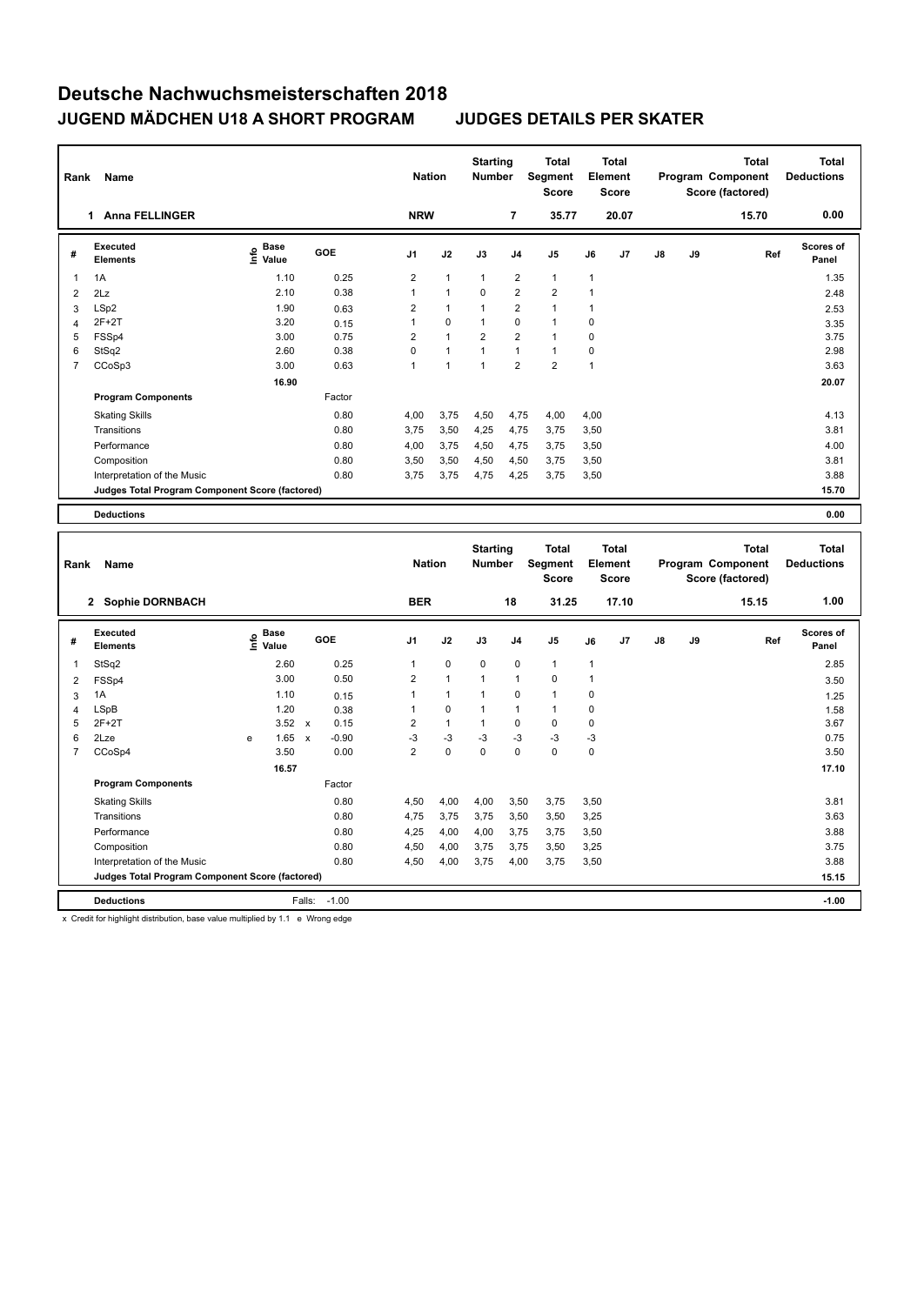| Rank           | Name                                            |         |               |              |         | <b>Nation</b>  |              | <b>Starting</b><br><b>Number</b> |                         | <b>Total</b><br>Segment<br><b>Score</b> |      | <b>Total</b><br>Element<br><b>Score</b> |               |    | <b>Total</b><br>Program Component<br>Score (factored) | <b>Total</b><br><b>Deductions</b> |
|----------------|-------------------------------------------------|---------|---------------|--------------|---------|----------------|--------------|----------------------------------|-------------------------|-----------------------------------------|------|-----------------------------------------|---------------|----|-------------------------------------------------------|-----------------------------------|
|                | <b>Maria ROGOZINA</b><br>3                      |         |               |              |         | <b>BER</b>     |              |                                  | 4                       | 31.17                                   |      | 17.02                                   |               |    | 14.15                                                 | 0.00                              |
| #              | Executed<br><b>Elements</b>                     | lnfo    | Base<br>Value | GOE          |         | J <sub>1</sub> | J2           | J3                               | J <sub>4</sub>          | J <sub>5</sub>                          | J6   | J7                                      | $\mathsf{J}8$ | J9 | Ref                                                   | <b>Scores of</b><br>Panel         |
| 1              | 2Lz                                             |         | 2.10          |              | 0.00    | 0              | $\mathbf 0$  | $\mathbf 0$                      | $\mathbf 0$             | 0                                       | 0    |                                         |               |    |                                                       | 2.10                              |
| 2              | FSSp3                                           |         | 2.60          |              | 0.50    | 1              | $\mathbf{1}$ | 1                                | $\mathbf{1}$            | 0                                       | 1    |                                         |               |    |                                                       | 3.10                              |
| 3              | CCoSp3V                                         |         | 2.50          |              | 0.38    |                | $\mathbf 0$  |                                  | $\overline{\mathbf{c}}$ | $\mathbf{1}$                            | 0    |                                         |               |    |                                                       | 2.88                              |
| 4              | 2F+2T<                                          | $\prec$ | 2.80          |              | $-0.45$ | $-1$           | $-2$         | $-2$                             | $-1$                    | $-1$                                    | $-2$ |                                         |               |    |                                                       | 2.35                              |
| 5              | StSq2                                           |         | 2.60          |              | 0.00    | $\Omega$       | $\mathbf 0$  | $\Omega$                         | $\mathbf{1}$            | $\mathbf 0$                             | 0    |                                         |               |    |                                                       | 2.60                              |
| 6              | 1A                                              |         | 1.21          | $\mathsf{x}$ | 0.00    | 0              | 0            | $\Omega$                         | 0                       | $\mathbf{1}$                            | 0    |                                         |               |    |                                                       | 1.21                              |
| $\overline{7}$ | LSp3                                            |         | 2.40          |              | 0.38    | 1              | $\mathbf 0$  | 1                                | $\mathbf 0$             | $\blacktriangleleft$                    | 1    |                                         |               |    |                                                       | 2.78                              |
|                |                                                 |         | 16.21         |              |         |                |              |                                  |                         |                                         |      |                                         |               |    |                                                       | 17.02                             |
|                | <b>Program Components</b>                       |         |               |              | Factor  |                |              |                                  |                         |                                         |      |                                         |               |    |                                                       |                                   |
|                | <b>Skating Skills</b>                           |         |               |              | 0.80    | 3,25           | 3,50         | 3,75                             | 4,25                    | 3,75                                    | 3,50 |                                         |               |    |                                                       | 3.63                              |
|                | Transitions                                     |         |               |              | 0.80    | 3,50           | 3,25         | 3,50                             | 4,25                    | 3,50                                    | 3,25 |                                         |               |    |                                                       | 3.44                              |
|                | Performance                                     |         |               |              | 0.80    | 3,50           | 3,25         | 3,75                             | 4,00                    | 3,75                                    | 3,50 |                                         |               |    |                                                       | 3.63                              |
|                | Composition                                     |         |               |              | 0.80    | 3,25           | 3,50         | 3,75                             | 3,50                    | 3,50                                    | 3,50 |                                         |               |    |                                                       | 3.50                              |
|                | Interpretation of the Music                     |         |               |              | 0.80    | 3,25           | 3,50         | 3,50                             | 4,00                    | 3,50                                    | 3,50 |                                         |               |    |                                                       | 3.50                              |
|                | Judges Total Program Component Score (factored) |         |               |              |         |                |              |                                  |                         |                                         |      |                                         |               |    |                                                       | 14.15                             |
|                | <b>Deductions</b>                               |         |               |              |         |                |              |                                  |                         |                                         |      |                                         |               |    |                                                       | 0.00                              |

< Under-rotated jump x Credit for highlight distribution, base value multiplied by 1.1

| Rank           | Name                                            |              |                      |              |         | <b>Nation</b>  |              | <b>Starting</b><br><b>Number</b> |                | <b>Total</b><br><b>Segment</b><br><b>Score</b> |      | Total<br>Element<br><b>Score</b> |    |    | Total<br>Program Component<br>Score (factored) | <b>Total</b><br><b>Deductions</b> |
|----------------|-------------------------------------------------|--------------|----------------------|--------------|---------|----------------|--------------|----------------------------------|----------------|------------------------------------------------|------|----------------------------------|----|----|------------------------------------------------|-----------------------------------|
|                | 4 Paula LIEBSCHNER                              |              |                      |              |         | <b>SAS</b>     |              |                                  | $\mathbf{2}$   | 31.00                                          |      | 17.50                            |    |    | 13.50                                          | 0.00                              |
| #              | <b>Executed</b><br><b>Elements</b>              | ۴ů           | <b>Base</b><br>Value |              | GOE     | J <sub>1</sub> | J2           | J3                               | J <sub>4</sub> | J <sub>5</sub>                                 | J6   | J <sub>7</sub>                   | J8 | J9 | Ref                                            | <b>Scores of</b><br>Panel         |
| 1              | 1A                                              |              | 1.10                 |              | 0.20    |                | 1            | 1                                | $\mathbf{1}$   | $\mathbf{1}$                                   | 0    |                                  |    |    |                                                | 1.30                              |
| $\overline{2}$ | $2F+2Lo<$                                       | $\checkmark$ | 3.20                 |              | $-0.68$ | $-2$           | $-2$         | $-2$                             | $-3$           | $-3$                                           | -2   |                                  |    |    |                                                | 2.52                              |
| 3              | LSp3                                            |              | 2.40                 |              | 0.50    | 1              | $\mathbf{1}$ | 1                                | $\overline{2}$ | $\mathbf{1}$                                   | 0    |                                  |    |    |                                                | 2.90                              |
| 4              | 2Lz                                             |              | 2.31                 | $\mathsf{x}$ | $-0.30$ | $-1$           | 0            | $-2$                             | $-1$           | $-2$                                           | 0    |                                  |    |    |                                                | 2.01                              |
| 5              | FSSp2                                           |              | 2.30                 |              | 0.25    |                | 0            | 1                                | 1              | 0                                              | 0    |                                  |    |    |                                                | 2.55                              |
| 6              | StSq3                                           |              | 3.30                 |              | 0.00    | $\Omega$       | $\Omega$     | $\Omega$                         | $-1$           | 0                                              | 0    |                                  |    |    |                                                | 3.30                              |
| 7              | CCoSp3                                          |              | 3.00                 |              | $-0.08$ | 0              | 0            | $\mathbf 0$                      | 0              | $-1$                                           | $-1$ |                                  |    |    |                                                | 2.92                              |
|                |                                                 |              | 17.61                |              |         |                |              |                                  |                |                                                |      |                                  |    |    |                                                | 17.50                             |
|                | <b>Program Components</b>                       |              |                      |              | Factor  |                |              |                                  |                |                                                |      |                                  |    |    |                                                |                                   |
|                | <b>Skating Skills</b>                           |              |                      |              | 0.80    | 3.75           | 3,25         | 3,75                             | 3,50           | 3,00                                           | 3.25 |                                  |    |    |                                                | 3.44                              |
|                | Transitions                                     |              |                      |              | 0.80    | 3,50           | 3,25         | 3,50                             | 3,50           | 3,25                                           | 3,00 |                                  |    |    |                                                | 3.38                              |
|                | Performance                                     |              |                      |              | 0.80    | 3,25           | 2,75         | 3,75                             | 3,75           | 3,25                                           | 3,50 |                                  |    |    |                                                | 3.44                              |
|                | Composition                                     |              |                      |              | 0.80    | 3,50           | 3,00         | 3,50                             | 3,25           | 3,00                                           | 3,25 |                                  |    |    |                                                | 3.25                              |
|                | Interpretation of the Music                     |              |                      |              | 0.80    | 3.75           | 3,00         | 3,50                             | 3,25           | 3,50                                           | 3,25 |                                  |    |    |                                                | 3.38                              |
|                | Judges Total Program Component Score (factored) |              |                      |              |         |                |              |                                  |                |                                                |      |                                  |    |    |                                                | 13.50                             |
|                | <b>Deductions</b>                               |              |                      |              |         |                |              |                                  |                |                                                |      |                                  |    |    |                                                | 0.00                              |

< Under-rotated jump x Credit for highlight distribution, base value multiplied by 1.1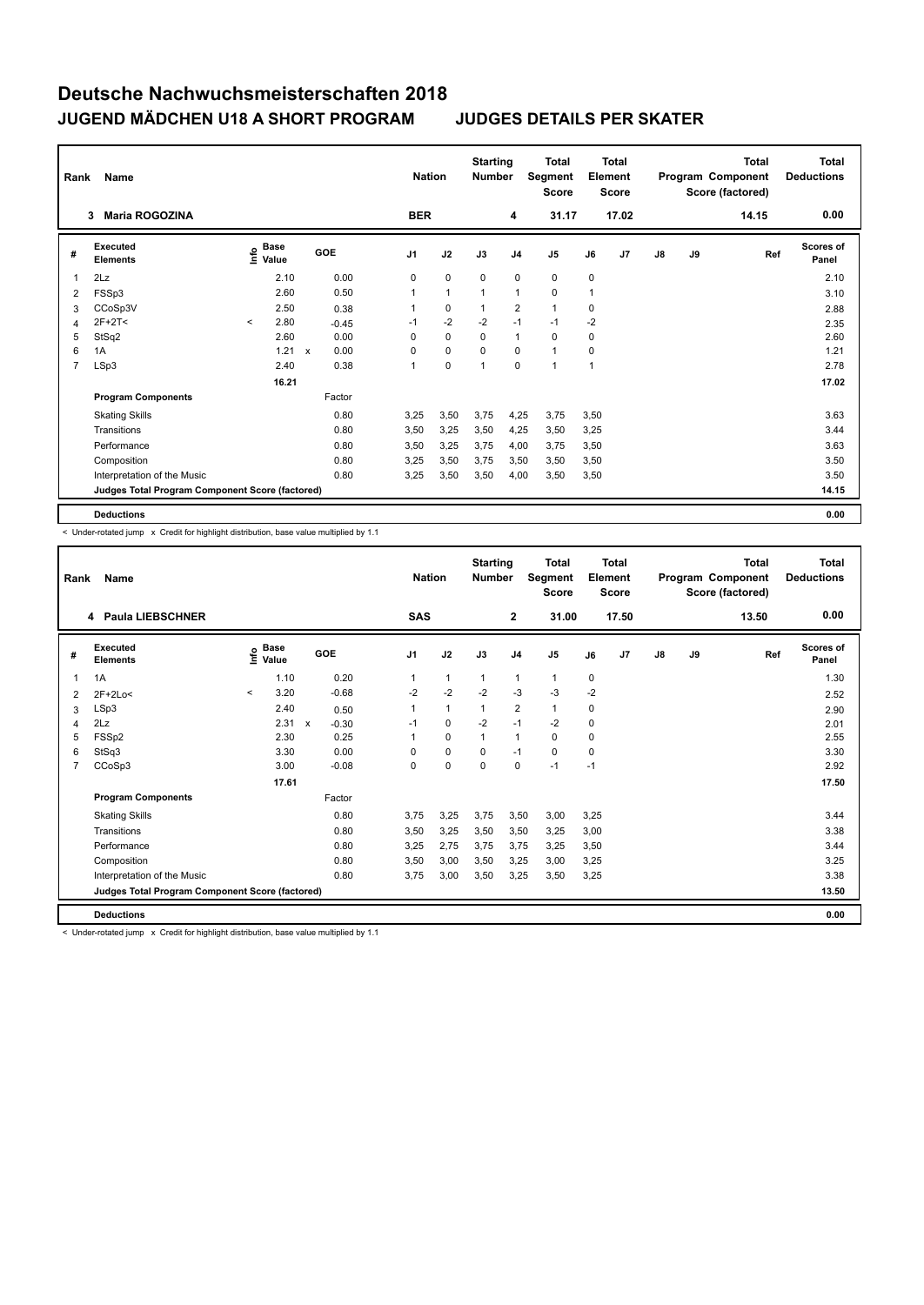| Rank           | Name                                            |                              |                      | <b>Nation</b>  |              | <b>Starting</b><br><b>Number</b> |                | Total<br>Segment<br><b>Score</b> |      | <b>Total</b><br>Element<br><b>Score</b> |               |    | <b>Total</b><br>Program Component<br>Score (factored) | <b>Total</b><br><b>Deductions</b> |
|----------------|-------------------------------------------------|------------------------------|----------------------|----------------|--------------|----------------------------------|----------------|----------------------------------|------|-----------------------------------------|---------------|----|-------------------------------------------------------|-----------------------------------|
|                | <b>Elisa CUVIELLO</b><br>5                      |                              |                      | <b>BAY</b>     |              |                                  | 15             | 30.79                            |      | 16.09                                   |               |    | 14.70                                                 | 0.00                              |
| #              | Executed<br><b>Elements</b>                     | <b>Base</b><br>lnfo<br>Value | GOE                  | J <sub>1</sub> | J2           | J3                               | J <sub>4</sub> | J <sub>5</sub>                   | J6   | J7                                      | $\mathsf{J}8$ | J9 | Ref                                                   | Scores of<br>Panel                |
| 1              | FSSp4                                           | 3.00                         | 0.50                 | 1              | $\mathbf{1}$ | $\mathbf{1}$                     | $\mathbf{1}$   | $\mathbf{1}$                     | 1    |                                         |               |    |                                                       | 3.50                              |
| 2              | 2Lz                                             | 2.10                         | $-0.15$              | 1              | $\mathbf{1}$ | $-2$                             | $-2$           | $\mathbf 0$                      | $-1$ |                                         |               |    |                                                       | 1.95                              |
| 3              | 2F+COMBO+2Lo*                                   | $\star$<br>1.90              | $-0.90$              | $-3$           | $-3$         | $-3$                             | $-3$           | $-3$                             | $-3$ |                                         |               |    |                                                       | 1.00                              |
| 4              | CCoSp4                                          | 3.50                         | 0.25                 | 1              | $\mathbf{1}$ | $\Omega$                         | $\mathbf{1}$   | $\Omega$                         | 0    |                                         |               |    |                                                       | 3.75                              |
| 5              | 1A                                              | 1.21                         | 0.00<br>$\mathsf{x}$ | $\Omega$       | $\Omega$     | $\Omega$                         | 0              | $\mathbf 0$                      | 0    |                                         |               |    |                                                       | 1.21                              |
| 6              | StSq2                                           | 2.60                         | 0.13                 | 0              | $\mathbf 0$  | $\overline{1}$                   | $\Omega$       | $\mathbf{1}$                     | 0    |                                         |               |    |                                                       | 2.73                              |
| $\overline{7}$ | LSp2                                            | 1.90                         | 0.05                 | 1              | $-2$         | $\overline{1}$                   | $-1$           | 0                                | 0    |                                         |               |    |                                                       | 1.95                              |
|                |                                                 | 16.21                        |                      |                |              |                                  |                |                                  |      |                                         |               |    |                                                       | 16.09                             |
|                | <b>Program Components</b>                       |                              | Factor               |                |              |                                  |                |                                  |      |                                         |               |    |                                                       |                                   |
|                | <b>Skating Skills</b>                           |                              | 0.80                 | 3.75           | 3,75         | 4,00                             | 4,25           | 3,75                             | 3,50 |                                         |               |    |                                                       | 3.81                              |
|                | Transitions                                     |                              | 0.80                 | 4,00           | 3,50         | 3,75                             | 4,00           | 3,50                             | 3,25 |                                         |               |    |                                                       | 3.69                              |
|                | Performance                                     |                              | 0.80                 | 3,50           | 3,75         | 4,00                             | 3,50           | 3,75                             | 3,50 |                                         |               |    |                                                       | 3.63                              |
|                | Composition                                     |                              | 0.80                 | 3,25           | 3,50         | 3,75                             | 3,75           | 3,75                             | 3,25 |                                         |               |    |                                                       | 3.56                              |
|                | Interpretation of the Music                     |                              | 0.80                 | 3,00           | 3,75         | 4,00                             | 3,75           | 3,75                             | 3,50 |                                         |               |    |                                                       | 3.69                              |
|                | Judges Total Program Component Score (factored) |                              |                      |                |              |                                  |                |                                  |      |                                         |               |    |                                                       | 14.70                             |
|                | <b>Deductions</b>                               |                              |                      |                |              |                                  |                |                                  |      |                                         |               |    |                                                       | 0.00                              |
|                | Costume/Prop violation:                         | $(1$ of $7)$                 |                      |                |              |                                  |                |                                  |      |                                         |               |    |                                                       |                                   |

\* Invalid element x Credit for highlight distribution, base value multiplied by 1.1

| Rank | Name                                            |                            |                           |            |                | <b>Nation</b> | <b>Starting</b><br><b>Number</b> |                | <b>Total</b><br>Segment<br><b>Score</b> |              | <b>Total</b><br>Element<br><b>Score</b> |               |    | <b>Total</b><br>Program Component<br>Score (factored) | <b>Total</b><br><b>Deductions</b> |
|------|-------------------------------------------------|----------------------------|---------------------------|------------|----------------|---------------|----------------------------------|----------------|-----------------------------------------|--------------|-----------------------------------------|---------------|----|-------------------------------------------------------|-----------------------------------|
|      | <b>Lotta HORRIX</b><br>6                        |                            |                           |            | <b>NRW</b>     |               |                                  | 23             | 30.68                                   |              | 16.83                                   |               |    | 14.85                                                 | 1.00                              |
| #    | Executed<br><b>Elements</b>                     | e Base<br>⊆ Value<br>Value |                           | <b>GOE</b> | J <sub>1</sub> | J2            | J3                               | J <sub>4</sub> | J5                                      | J6           | J7                                      | $\mathsf{J}8$ | J9 | Ref                                                   | Scores of<br>Panel                |
| 1    | 1A                                              | 1.10                       |                           | 0.20       | 1              | $\mathbf{1}$  | $\mathbf{1}$                     | $\mathbf{1}$   | $\mathbf{1}$                            | $\mathbf{1}$ |                                         |               |    |                                                       | 1.30                              |
| 2    | CCoSp4                                          | 3.50                       |                           | 0.25       | 1              | $\mathbf{1}$  | $\Omega$                         | $\mathbf{1}$   | $\Omega$                                | 0            |                                         |               |    |                                                       | 3.75                              |
| 3    | $2F+2T$                                         | 3.20                       |                           | $-0.83$    | $-2$           | $-2$          | -3                               | -3             | $-3$                                    | -3           |                                         |               |    |                                                       | 2.37                              |
| 4    | StSq2                                           | 2.60                       |                           | 0.38       | 0              | $\mathbf{1}$  | $\Omega$                         | $\mathbf{1}$   | 1                                       | 1            |                                         |               |    |                                                       | 2.98                              |
| 5    | FSSp2                                           | 2.30                       |                           | $-0.23$    | $\Omega$       | $-1$          | $-2$                             | $-1$           | 0                                       | $-1$         |                                         |               |    |                                                       | 2.07                              |
| 6    | 2Lz                                             | 2.31                       | $\boldsymbol{\mathsf{x}}$ | $-0.23$    | $-1$           | $\mathbf 0$   | $-2$                             | $-2$           | $\mathbf{1}$                            | 0            |                                         |               |    |                                                       | 2.08                              |
| 7    | LSp2                                            | 1.90                       |                           | 0.38       | 0              | $\mathbf{1}$  | 1                                | $\mathbf{1}$   | 1                                       | $\mathbf 0$  |                                         |               |    |                                                       | 2.28                              |
|      |                                                 | 16.91                      |                           |            |                |               |                                  |                |                                         |              |                                         |               |    |                                                       | 16.83                             |
|      | <b>Program Components</b>                       |                            |                           | Factor     |                |               |                                  |                |                                         |              |                                         |               |    |                                                       |                                   |
|      | <b>Skating Skills</b>                           |                            |                           | 0.80       | 3,50           | 3,50          | 3,75                             | 4,75           | 4,00                                    | 3,75         |                                         |               |    |                                                       | 3.75                              |
|      | Transitions                                     |                            |                           | 0.80       | 3,50           | 3.75          | 3,50                             | 4,25           | 4,00                                    | 3,25         |                                         |               |    |                                                       | 3.69                              |
|      | Performance                                     |                            |                           | 0.80       | 3,75           | 3,75          | 3,75                             | 4,00           | 4,00                                    | 3,50         |                                         |               |    |                                                       | 3.81                              |
|      | Composition                                     |                            |                           | 0.80       | 3,50           | 3,50          | 3,50                             | 4,50           | 3,75                                    | 3,50         |                                         |               |    |                                                       | 3.56                              |
|      | Interpretation of the Music                     |                            |                           | 0.80       | 3.25           | 3.75          | 3.75                             | 4.25           | 4,00                                    | 3,50         |                                         |               |    |                                                       | 3.75                              |
|      | Judges Total Program Component Score (factored) |                            |                           |            |                |               |                                  |                |                                         |              |                                         |               |    |                                                       | 14.85                             |
|      | <b>Deductions</b>                               |                            | Falls:                    | $-1.00$    |                |               |                                  |                |                                         |              |                                         |               |    |                                                       | $-1.00$                           |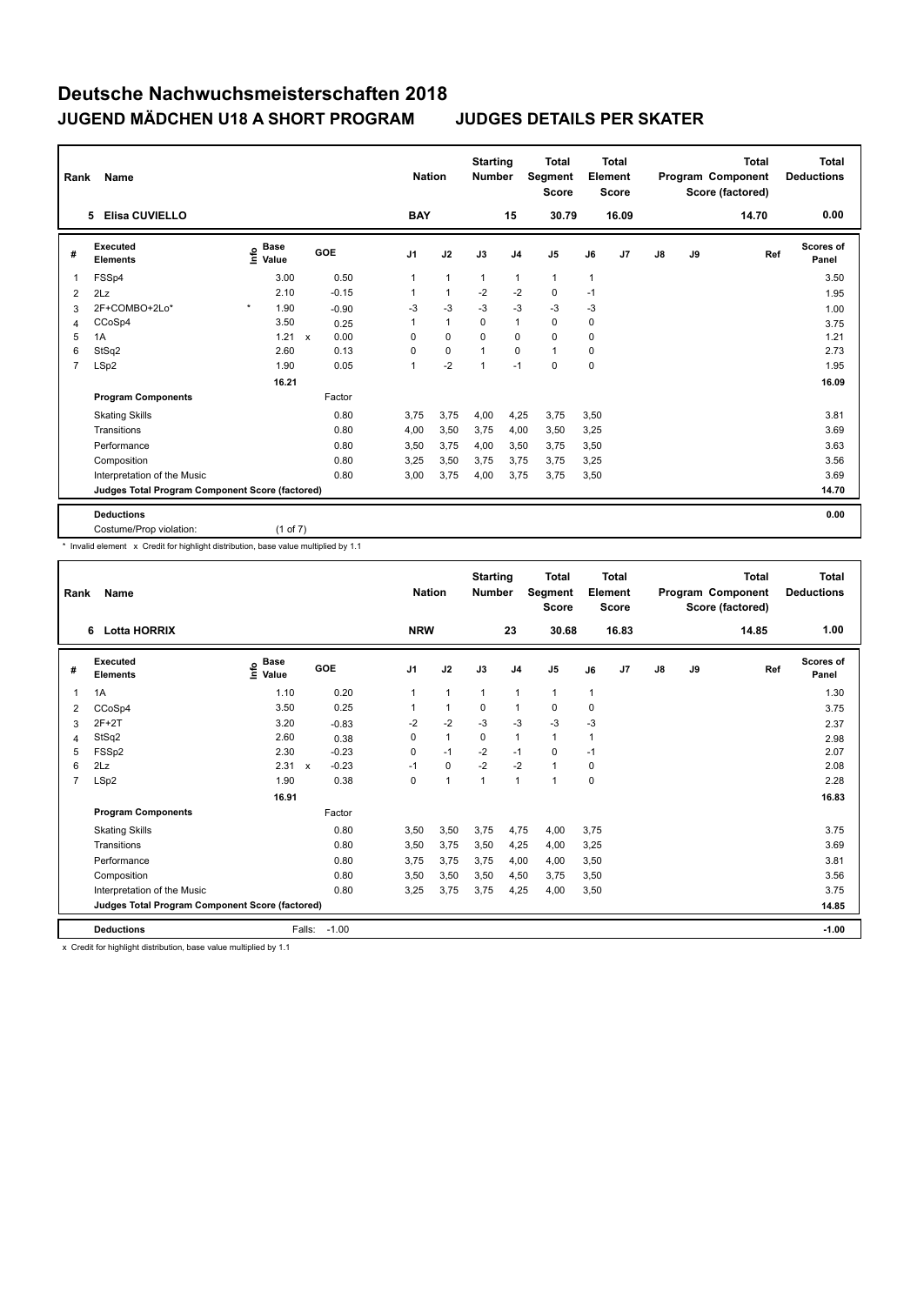| Rank           | Name                                            |                              |                         |                | <b>Nation</b>  | <b>Starting</b><br><b>Number</b> |                | <b>Total</b><br>Segment<br><b>Score</b> |          | <b>Total</b><br>Element<br><b>Score</b> |               |    | <b>Total</b><br>Program Component<br>Score (factored) | <b>Total</b><br><b>Deductions</b> |
|----------------|-------------------------------------------------|------------------------------|-------------------------|----------------|----------------|----------------------------------|----------------|-----------------------------------------|----------|-----------------------------------------|---------------|----|-------------------------------------------------------|-----------------------------------|
|                | <b>Victoria GRONEM</b><br>7                     |                              |                         | <b>BER</b>     |                |                                  | 10             | 30.59                                   |          | 16.54                                   |               |    | 14.05                                                 | 0.00                              |
| #              | Executed<br><b>Elements</b>                     | <b>Base</b><br>lnfo<br>Value | GOE                     | J <sub>1</sub> | J2             | J3                               | J <sub>4</sub> | J <sub>5</sub>                          | J6       | J <sub>7</sub>                          | $\mathsf{J}8$ | J9 | Ref                                                   | <b>Scores of</b><br>Panel         |
| 1              | CCoSp4                                          | 3.50                         | 0.38                    | 1              | $\mathbf 0$    | $\mathbf 0$                      | $\overline{2}$ | $\mathbf{1}$                            | 1        |                                         |               |    |                                                       | 3.88                              |
| 2              | 1A                                              | 1.10                         | 0.10                    | 1              | $\overline{1}$ | $\overline{1}$                   | $\mathbf 0$    | $\mathbf 0$                             | 0        |                                         |               |    |                                                       | 1.20                              |
| 3              | $2F+2T$                                         | 3.20                         | $-0.45$                 | $-1$           | $-2$           | $-2$                             | $-1$           | $-2$                                    | $-1$     |                                         |               |    |                                                       | 2.75                              |
| 4              | FSSp2                                           | 2.30                         | $-0.15$                 | $-1$           | $-1$           | $-1$                             | $\mathbf 0$    | $\mathbf 0$                             | 0        |                                         |               |    |                                                       | 2.15                              |
| 5              | StSq2                                           | 2.60                         | 0.13                    | $\Omega$       | $\Omega$       | $\Omega$                         | $\mathbf{1}$   | $\mathbf{1}$                            | $\Omega$ |                                         |               |    |                                                       | 2.73                              |
| 6              | 2Lz                                             | 2.31                         | $-0.30$<br>$\mathsf{x}$ | $-1$           | $-1$           | $-1$                             | $-2$           | $-1$                                    | 0        |                                         |               |    |                                                       | 2.01                              |
| $\overline{7}$ | LSp2                                            | 1.90                         | $-0.08$                 | 0              | $-1$           | $-1$                             | $\mathbf 0$    | $\mathbf{1}$                            | 0        |                                         |               |    |                                                       | 1.82                              |
|                |                                                 | 16.91                        |                         |                |                |                                  |                |                                         |          |                                         |               |    |                                                       | 16.54                             |
|                | <b>Program Components</b>                       |                              | Factor                  |                |                |                                  |                |                                         |          |                                         |               |    |                                                       |                                   |
|                | <b>Skating Skills</b>                           |                              | 0.80                    | 3.25           | 3,50           | 3,75                             | 4,25           | 3,75                                    | 3,50     |                                         |               |    |                                                       | 3.63                              |
|                | Transitions                                     |                              | 0.80                    | 3,25           | 3,50           | 3,50                             | 4,25           | 3,50                                    | 3,25     |                                         |               |    |                                                       | 3.44                              |
|                | Performance                                     |                              | 0.80                    | 3,00           | 3,50           | 3,75                             | 4,50           | 3.75                                    | 3,50     |                                         |               |    |                                                       | 3.63                              |
|                | Composition                                     |                              | 0.80                    | 3,25           | 3,50           | 3,50                             | 4,00           | 3.75                                    | 3,25     |                                         |               |    |                                                       | 3.50                              |
|                | Interpretation of the Music                     |                              | 0.80                    | 2,75           | 3,25           | 3,50                             | 4,00           | 3,50                                    | 3,25     |                                         |               |    |                                                       | 3.38                              |
|                | Judges Total Program Component Score (factored) |                              |                         |                |                |                                  |                |                                         |          |                                         |               |    |                                                       | 14.05                             |
|                | <b>Deductions</b>                               |                              |                         |                |                |                                  |                |                                         |          |                                         |               |    |                                                       | 0.00                              |

x Credit for highlight distribution, base value multiplied by 1.1

| Rank | Name                                            |                       |                           |         |                | <b>Nation</b> | <b>Starting</b><br><b>Number</b> |                | <b>Total</b><br>Segment<br><b>Score</b> |             | Total<br>Element<br><b>Score</b> |               |    | Total<br>Program Component<br>Score (factored) | <b>Total</b><br><b>Deductions</b> |
|------|-------------------------------------------------|-----------------------|---------------------------|---------|----------------|---------------|----------------------------------|----------------|-----------------------------------------|-------------|----------------------------------|---------------|----|------------------------------------------------|-----------------------------------|
|      | <b>Mariella WALLNER</b><br>8                    |                       |                           |         | <b>BAY</b>     |               |                                  | 12             | 30.58                                   |             | 17.48                            |               |    | 13.10                                          | 0.00                              |
| #    | Executed<br><b>Elements</b>                     | Base<br>lnfo<br>Value |                           | GOE     | J1             | J2            | J3                               | J <sub>4</sub> | J5                                      | J6          | J7                               | $\mathsf{J}8$ | J9 | Ref                                            | <b>Scores of</b><br>Panel         |
|      | $2F+2T$                                         | 3.20                  |                           | 0.00    | 0              | $\mathbf 0$   | $\mathbf 0$                      | $\mathbf 0$    | 0                                       | $\mathbf 0$ |                                  |               |    |                                                | 3.20                              |
| 2    | 1A                                              | 1.10                  |                           | 0.00    | 0              | $\mathbf 0$   | $\mathbf{1}$                     | $\mathbf 0$    | 0                                       | 0           |                                  |               |    |                                                | 1.10                              |
| 3    | FSSp4                                           | 3.00                  |                           | $-0.08$ | 0              | $\mathbf 0$   | $-2$                             | $\mathbf 0$    | 0                                       | $-1$        |                                  |               |    |                                                | 2.92                              |
| 4    | CCoSp4                                          | 3.50                  |                           | 0.00    | 0              | 0             | 0                                | 0              | 0                                       | 0           |                                  |               |    |                                                | 3.50                              |
| 5    | 2Lz                                             | 2.31                  | $\boldsymbol{\mathsf{x}}$ | $-0.30$ | 0              | 0             | $-2$                             | $-3$           | $-1$                                    | $-1$        |                                  |               |    |                                                | 2.01                              |
| 6    | StSq2                                           | 2.60                  |                           | 0.00    | $\Omega$       | $\mathbf 0$   | $\Omega$                         | $\mathbf 0$    | 0                                       | 0           |                                  |               |    |                                                | 2.60                              |
| 7    | LSp2                                            | 1.90                  |                           | 0.25    | $\overline{1}$ | $\mathbf 0$   | $\overline{1}$                   | $\Omega$       | 0                                       | 1           |                                  |               |    |                                                | 2.15                              |
|      |                                                 | 17.61                 |                           |         |                |               |                                  |                |                                         |             |                                  |               |    |                                                | 17.48                             |
|      | <b>Program Components</b>                       |                       |                           | Factor  |                |               |                                  |                |                                         |             |                                  |               |    |                                                |                                   |
|      | <b>Skating Skills</b>                           |                       |                           | 0.80    | 3.25           | 3,25          | 3,75                             | 3,50           | 3,50                                    | 3,25        |                                  |               |    |                                                | 3.38                              |
|      | Transitions                                     |                       |                           | 0.80    | 3,50           | 3,25          | 3,50                             | 3,00           | 3,25                                    | 3,00        |                                  |               |    |                                                | 3.25                              |
|      | Performance                                     |                       |                           | 0.80    | 3.25           | 3.00          | 3.75                             | 3.00           | 3,50                                    | 3,25        |                                  |               |    |                                                | 3.25                              |
|      | Composition                                     |                       |                           | 0.80    | 3.00           | 3,25          | 3.50                             | 3.25           | 3,25                                    | 3,25        |                                  |               |    |                                                | 3.25                              |
|      | Interpretation of the Music                     |                       |                           | 0.80    | 2,75           | 3,00          | 3,75                             | 3,25           | 3,25                                    | 3,50        |                                  |               |    |                                                | 3.25                              |
|      | Judges Total Program Component Score (factored) |                       |                           |         |                |               |                                  |                |                                         |             |                                  |               |    |                                                | 13.10                             |
|      | <b>Deductions</b>                               |                       |                           |         |                |               |                                  |                |                                         |             |                                  |               |    |                                                | 0.00                              |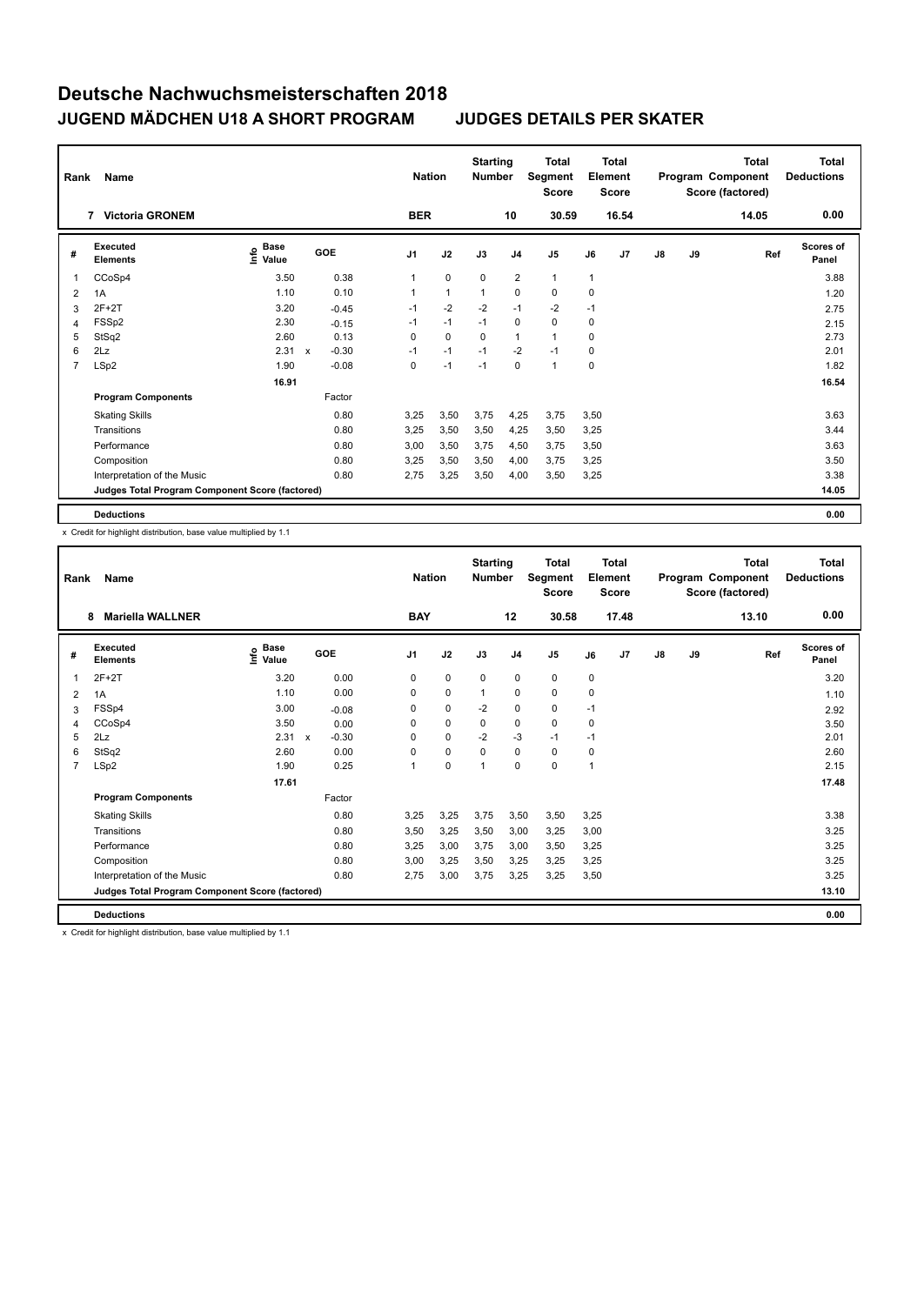| Rank           | Name                                            |   |                                  |              |         |                | <b>Nation</b> | <b>Starting</b><br><b>Number</b> |                | Total<br>Segment<br><b>Score</b> |      | <b>Total</b><br>Element<br><b>Score</b> |               |    | <b>Total</b><br>Program Component<br>Score (factored) | <b>Total</b><br><b>Deductions</b> |
|----------------|-------------------------------------------------|---|----------------------------------|--------------|---------|----------------|---------------|----------------------------------|----------------|----------------------------------|------|-----------------------------------------|---------------|----|-------------------------------------------------------|-----------------------------------|
|                | <b>Lena-Deborah DITTMANN</b><br>9               |   |                                  |              |         | B-W            |               |                                  | 19             | 30.53                            |      | 15.93                                   |               |    | 14.60                                                 | 0.00                              |
| #              | Executed<br><b>Elements</b>                     |   | <b>Base</b><br>o Base<br>⊆ Value |              | GOE     | J <sub>1</sub> | J2            | J3                               | J <sub>4</sub> | J <sub>5</sub>                   | J6   | J7                                      | $\mathsf{J}8$ | J9 | Ref                                                   | <b>Scores of</b><br>Panel         |
| 1              | 1A                                              |   | 1.10                             |              | 0.00    | 0              | $\mathbf 0$   | 1                                | $\mathbf 0$    | 0                                | 0    |                                         |               |    |                                                       | 1.10                              |
| 2              | $2F+2T$                                         |   | 3.20                             |              | 0.23    | 1              | $\mathbf 0$   | 1                                | $\mathbf{1}$   | $\mathbf{1}$                     | 0    |                                         |               |    |                                                       | 3.43                              |
| 3              | FSSp1V                                          |   | 1.40                             |              | $-0.30$ | $-1$           | $-1$          | $-1$                             | $-1$           | 0                                | $-1$ |                                         |               |    |                                                       | 1.10                              |
| 4              | 2Lze                                            | e | 1.65                             | $\mathsf{x}$ | $-0.53$ | $-1$           | $-3$          | $-2$                             | $-3$           | $-1$                             | $-1$ |                                         |               |    |                                                       | 1.12                              |
| 5              | CCoSp3                                          |   | 3.00                             |              | 0.38    | $\mathbf{1}$   | $\mathbf 0$   |                                  | $\mathbf{1}$   | $\mathbf{1}$                     | 0    |                                         |               |    |                                                       | 3.38                              |
| 6              | StSq2                                           |   | 2.60                             |              | 0.00    | 0              | $\mathbf 0$   | 0                                | $\overline{2}$ | $\mathbf 0$                      | 0    |                                         |               |    |                                                       | 2.60                              |
| $\overline{7}$ | LSp4                                            |   | 2.70                             |              | 0.50    | 1              | $\mathbf{1}$  | $\mathbf{1}$                     | $\mathbf{1}$   | 1                                | 1    |                                         |               |    |                                                       | 3.20                              |
|                |                                                 |   | 15.65                            |              |         |                |               |                                  |                |                                  |      |                                         |               |    |                                                       | 15.93                             |
|                | <b>Program Components</b>                       |   |                                  |              | Factor  |                |               |                                  |                |                                  |      |                                         |               |    |                                                       |                                   |
|                | <b>Skating Skills</b>                           |   |                                  |              | 0.80    | 3,50           | 3,75          | 4,25                             | 4,50           | 3,75                             | 3,50 |                                         |               |    |                                                       | 3.81                              |
|                | Transitions                                     |   |                                  |              | 0.80    | 3.75           | 3,75          | 4,00                             | 4,75           | 3,50                             | 3,25 |                                         |               |    |                                                       | 3.75                              |
|                | Performance                                     |   |                                  |              | 0.80    | 3,25           | 3,25          | 4,25                             | 4,50           | 3,50                             | 3,50 |                                         |               |    |                                                       | 3.63                              |
|                | Composition                                     |   |                                  |              | 0.80    | 3,00           | 3,25          | 3,75                             | 4,75           | 3,50                             | 3,50 |                                         |               |    |                                                       | 3.50                              |
|                | Interpretation of the Music                     |   |                                  |              | 0.80    | 3,25           | 3,00          | 4,00                             | 4,25           | 3,50                             | 3,50 |                                         |               |    |                                                       | 3.56                              |
|                | Judges Total Program Component Score (factored) |   |                                  |              |         |                |               |                                  |                |                                  |      |                                         |               |    |                                                       | 14.60                             |
|                | <b>Deductions</b>                               |   |                                  |              |         |                |               |                                  |                |                                  |      |                                         |               |    |                                                       | 0.00                              |

x Credit for highlight distribution, base value multiplied by 1.1 e Wrong edge

| Rank           | Name                                            |                                  |              |         | <b>Nation</b>  |              | <b>Starting</b><br><b>Number</b> |                | <b>Total</b><br>Segment<br><b>Score</b> |      | <b>Total</b><br>Element<br><b>Score</b> |               |    | <b>Total</b><br>Program Component<br>Score (factored) | <b>Total</b><br><b>Deductions</b> |
|----------------|-------------------------------------------------|----------------------------------|--------------|---------|----------------|--------------|----------------------------------|----------------|-----------------------------------------|------|-----------------------------------------|---------------|----|-------------------------------------------------------|-----------------------------------|
| 10             | Hanna BÖHM                                      |                                  |              |         | <b>NRW</b>     |              |                                  | 5              | 30.37                                   |      | 16.47                                   |               |    | 13.90                                                 | 0.00                              |
| #              | Executed<br><b>Elements</b>                     | <b>Base</b><br>e Base<br>⊆ Value |              | GOE     | J <sub>1</sub> | J2           | J3                               | J <sub>4</sub> | J <sub>5</sub>                          | J6   | J7                                      | $\mathsf{J}8$ | J9 | Ref                                                   | <b>Scores of</b><br>Panel         |
| 1              | $2F+2T$                                         | 3.20                             |              | 0.30    |                | $\mathbf{1}$ | $\mathbf{1}$                     | $\mathbf{1}$   | $\mathbf{1}$                            | 1    |                                         |               |    |                                                       | 3.50                              |
| 2              | CCoSp2                                          | 2.50                             |              | 0.13    |                | $\mathbf{1}$ | $\mathbf 0$                      | $\mathbf 0$    | $\mathbf 0$                             | 0    |                                         |               |    |                                                       | 2.63                              |
| 3              | StSq2                                           | 2.60                             |              | 0.25    | $-1$           | $\mathbf 0$  | $\mathbf{1}$                     | $\mathbf{1}$   | $\mathbf{1}$                            | 0    |                                         |               |    |                                                       | 2.85                              |
| $\overline{4}$ | 2Lz                                             | 2.31                             | $\mathsf{x}$ | $-0.30$ | $-1$           | $-1$         | $-2$                             | $-1$           | $-1$                                    | 0    |                                         |               |    |                                                       | 2.01                              |
| 5              | LSp2                                            | 1.90                             |              | 0.30    | $-1$           | $\mathbf{1}$ | $\mathbf{1}$                     | $\mathbf{1}$   | $-1$                                    | 1    |                                         |               |    |                                                       | 2.20                              |
| 6              | 1A                                              | 1.21                             | $\mathsf{x}$ | 0.00    |                | $\mathbf 0$  | $\Omega$                         | $\mathbf 0$    | $\mathbf 0$                             | 0    |                                         |               |    |                                                       | 1.21                              |
| $\overline{7}$ | FSSp2                                           | 2.30                             |              | $-0.23$ |                | $-1$         | $-2$                             | $\mathbf 0$    | $-1$                                    | $-1$ |                                         |               |    |                                                       | 2.07                              |
|                |                                                 | 16.02                            |              |         |                |              |                                  |                |                                         |      |                                         |               |    |                                                       | 16.47                             |
|                | <b>Program Components</b>                       |                                  |              | Factor  |                |              |                                  |                |                                         |      |                                         |               |    |                                                       |                                   |
|                | <b>Skating Skills</b>                           |                                  |              | 0.80    | 3.25           | 3,50         | 3,75                             | 4,00           | 3,50                                    | 3.75 |                                         |               |    |                                                       | 3.63                              |
|                | Transitions                                     |                                  |              | 0.80    | 3,25           | 3,00         | 3,50                             | 4,00           | 3,50                                    | 3,00 |                                         |               |    |                                                       | 3.31                              |
|                | Performance                                     |                                  |              | 0.80    | 3,00           | 3,25         | 4,00                             | 3,25           | 3,50                                    | 3,50 |                                         |               |    |                                                       | 3.38                              |
|                | Composition                                     |                                  |              | 0.80    | 3,00           | 3,50         | 3.75                             | 4,00           | 3,50                                    | 3,50 |                                         |               |    |                                                       | 3.56                              |
|                | Interpretation of the Music                     |                                  |              | 0.80    | 3,00           | 3,25         | 4,00                             | 3,75           | 3,50                                    | 3,50 |                                         |               |    |                                                       | 3.50                              |
|                | Judges Total Program Component Score (factored) |                                  |              |         |                |              |                                  |                |                                         |      |                                         |               |    |                                                       | 13.90                             |
|                | <b>Deductions</b>                               |                                  |              |         |                |              |                                  |                |                                         |      |                                         |               |    |                                                       | 0.00                              |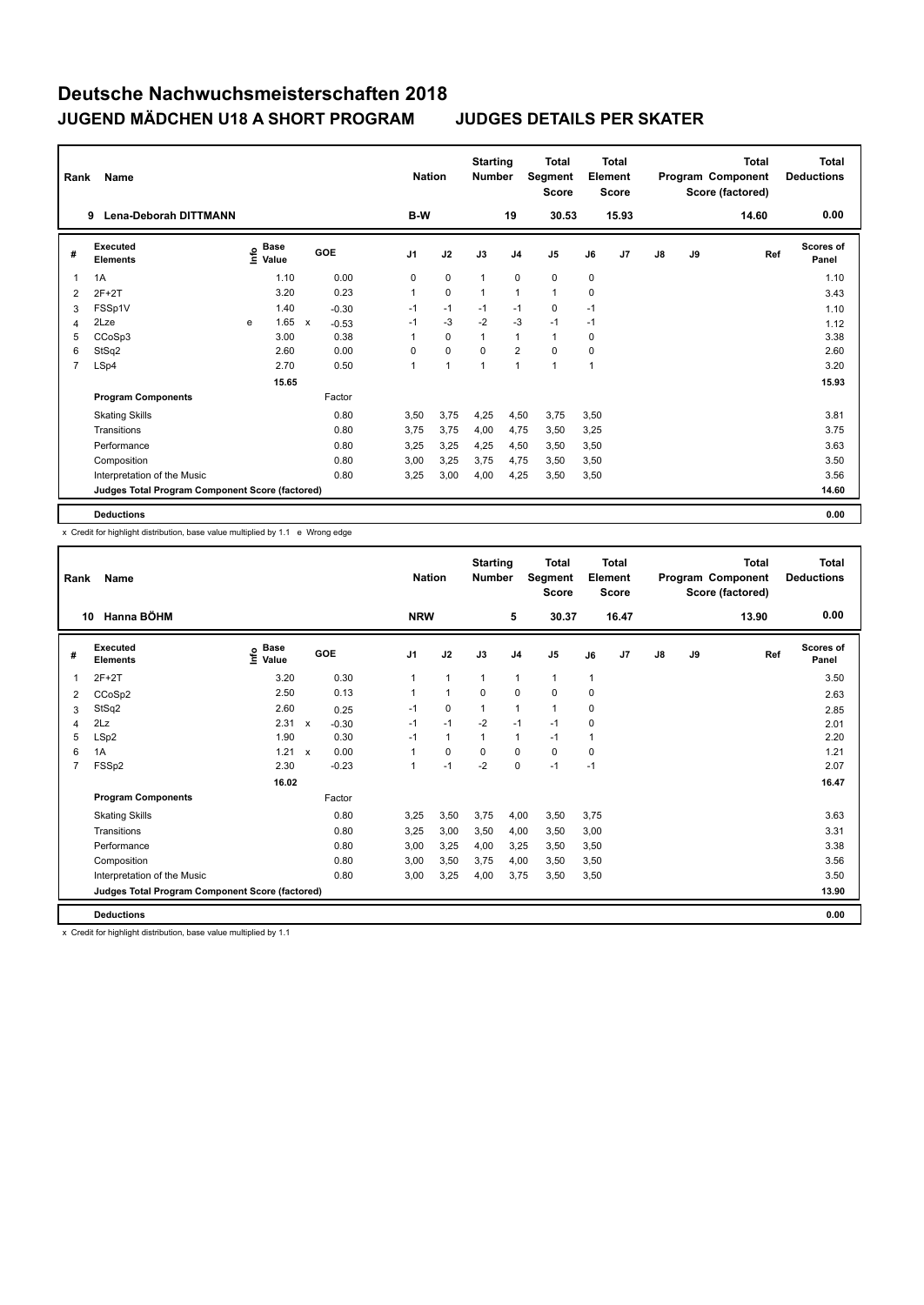| Rank | Name                                            |                           |              |         |                | <b>Nation</b>  | <b>Starting</b><br><b>Number</b> |                | <b>Total</b><br>Segment<br>Score |      | <b>Total</b><br>Element<br><b>Score</b> |    |    | <b>Total</b><br>Program Component<br>Score (factored) | <b>Total</b><br><b>Deductions</b> |
|------|-------------------------------------------------|---------------------------|--------------|---------|----------------|----------------|----------------------------------|----------------|----------------------------------|------|-----------------------------------------|----|----|-------------------------------------------------------|-----------------------------------|
|      | <b>Louisa LENZ</b><br>11                        |                           |              |         | <b>BER</b>     |                |                                  | 21             | 30.16                            |      | 16.86                                   |    |    | 13.30                                                 | 0.00                              |
| #    | <b>Executed</b><br><b>Elements</b>              | Base<br>o Base<br>⊆ Value |              | GOE     | J <sub>1</sub> | J2             | J3                               | J <sub>4</sub> | J <sub>5</sub>                   | J6   | J7                                      | J8 | J9 | Ref                                                   | Scores of<br>Panel                |
| 1    | $2F+2T$                                         | 3.20                      |              | 0.00    | 0              | $\mathbf 0$    | $\mathbf 0$                      | $\mathbf 0$    | $\mathbf 0$                      | 0    |                                         |    |    |                                                       | 3.20                              |
| 2    | FSSp3                                           | 2.60                      |              | 0.00    | 1              | 0              | 0                                | 0              | 0                                | $-1$ |                                         |    |    |                                                       | 2.60                              |
| 3    | 2Lz                                             | 2.10                      |              | $-0.30$ | $-1$           | $\mathbf 0$    | $-2$                             | $-2$           | $-1$                             | 0    |                                         |    |    |                                                       | 1.80                              |
| 4    | StSq2                                           | 2.60                      |              | 0.00    | 0              | $\mathbf 0$    | 0                                | $\mathbf 0$    | $\mathbf 0$                      | 0    |                                         |    |    |                                                       | 2.60                              |
| 5    | 1A                                              | 1.21                      | $\mathsf{x}$ | 0.10    | 1              | $\mathbf 0$    | $\overline{1}$                   | $\mathbf{1}$   | $\mathbf 0$                      | 0    |                                         |    |    |                                                       | 1.31                              |
| 6    | CCoSp2                                          | 2.50                      |              | 0.00    | 1              | $-1$           | $\Omega$                         | $\mathbf 0$    | $\Omega$                         | 0    |                                         |    |    |                                                       | 2.50                              |
| 7    | CSp4                                            | 2.60                      |              | 0.25    | 1              | $\overline{1}$ | $\mathbf 0$                      | $\overline{1}$ | $\mathbf 0$                      | 0    |                                         |    |    |                                                       | 2.85                              |
|      |                                                 | 16.81                     |              |         |                |                |                                  |                |                                  |      |                                         |    |    |                                                       | 16.86                             |
|      | <b>Program Components</b>                       |                           |              | Factor  |                |                |                                  |                |                                  |      |                                         |    |    |                                                       |                                   |
|      | <b>Skating Skills</b>                           |                           |              | 0.80    | 3,25           | 3,25           | 4,00                             | 3,75           | 3,50                             | 3,50 |                                         |    |    |                                                       | 3.50                              |
|      | Transitions                                     |                           |              | 0.80    | 3,25           | 3,00           | 3,50                             | 4,00           | 3,25                             | 3,00 |                                         |    |    |                                                       | 3.25                              |
|      | Performance                                     |                           |              | 0.80    | 3,00           | 2,75           | 3,75                             | 3,75           | 3,25                             | 3,25 |                                         |    |    |                                                       | 3.31                              |
|      | Composition                                     |                           |              | 0.80    | 3,00           | 3,00           | 3,75                             | 4,00           | 3,25                             | 3,50 |                                         |    |    |                                                       | 3.38                              |
|      | Interpretation of the Music                     |                           |              | 0.80    | 2,50           | 2,75           | 3,50                             | 3,50           | 3,25                             | 3,25 |                                         |    |    |                                                       | 3.19                              |
|      | Judges Total Program Component Score (factored) |                           |              |         |                |                |                                  |                |                                  |      |                                         |    |    |                                                       | 13.30                             |
|      | <b>Deductions</b>                               |                           |              |         |                |                |                                  |                |                                  |      |                                         |    |    |                                                       | 0.00                              |

x Credit for highlight distribution, base value multiplied by 1.1

| Rank           | Name                                            |                              |              |         | <b>Nation</b>  |                          | <b>Starting</b><br><b>Number</b> |                          | <b>Total</b><br><b>Segment</b><br><b>Score</b> |      | Total<br>Element<br><b>Score</b> |               |    | <b>Total</b><br>Program Component<br>Score (factored) | <b>Total</b><br><b>Deductions</b> |
|----------------|-------------------------------------------------|------------------------------|--------------|---------|----------------|--------------------------|----------------------------------|--------------------------|------------------------------------------------|------|----------------------------------|---------------|----|-------------------------------------------------------|-----------------------------------|
| 12             | Margareta OLOSOVA                               |                              |              |         | <b>BAY</b>     |                          |                                  | 16                       | 29.89                                          |      | 15.69                            |               |    | 14.20                                                 | 0.00                              |
| #              | Executed<br><b>Elements</b>                     | <b>Base</b><br>lnfo<br>Value |              | GOE     | J <sub>1</sub> | J2                       | J3                               | J <sub>4</sub>           | J <sub>5</sub>                                 | J6   | J <sub>7</sub>                   | $\mathsf{J}8$ | J9 | Ref                                                   | <b>Scores of</b><br>Panel         |
| 1              | $2F+2T$                                         | 3.20                         |              | $-0.30$ | $-1$           | $-1$                     | $-1$                             | $-1$                     | $-1$                                           | $-1$ |                                  |               |    |                                                       | 2.90                              |
| $\overline{2}$ | $1\text{Lz}^*$                                  | $\star$<br>0.00              |              | 0.00    | ٠              | $\overline{\phantom{a}}$ |                                  | $\overline{\phantom{a}}$ |                                                |      |                                  |               |    |                                                       | 0.00                              |
| 3              | CCoSp4                                          | 3.50                         |              | 0.00    | 0              | $\mathbf 0$              | $\mathbf{1}$                     | $\mathbf 0$              | $\mathbf 0$                                    | 0    |                                  |               |    |                                                       | 3.50                              |
| $\overline{4}$ | FSSp4                                           | 3.00                         |              | 0.00    | 0              | $\mathbf 0$              | $\mathbf{1}$                     | $\mathbf 0$              | $\mathbf 0$                                    | 0    |                                  |               |    |                                                       | 3.00                              |
| 5              | 1A                                              | 1.21                         | $\mathsf{x}$ | $-0.05$ | 0              | $\mathbf 0$              | 0                                | 0                        | $-1$                                           | $-1$ |                                  |               |    |                                                       | 1.16                              |
| 6              | StSq2                                           | 2.60                         |              | 0.13    | 0              | $\mathbf{1}$             | $\mathbf{1}$                     | $\mathbf 0$              | $\mathbf 0$                                    | 0    |                                  |               |    |                                                       | 2.73                              |
| 7              | LSp3                                            | 2.40                         |              | 0.00    |                | $\mathbf 0$              | $\mathbf 0$                      | $\mathbf 0$              | $\mathbf 0$                                    | 0    |                                  |               |    |                                                       | 2.40                              |
|                |                                                 | 15.91                        |              |         |                |                          |                                  |                          |                                                |      |                                  |               |    |                                                       | 15.69                             |
|                | <b>Program Components</b>                       |                              |              | Factor  |                |                          |                                  |                          |                                                |      |                                  |               |    |                                                       |                                   |
|                | <b>Skating Skills</b>                           |                              |              | 0.80    | 3.75           | 3,25                     | 4.25                             | 3,50                     | 3,25                                           | 3.00 |                                  |               |    |                                                       | 3.44                              |
|                | Transitions                                     |                              |              | 0.80    | 3,75           | 3,50                     | 3,75                             | 3,75                     | 3,25                                           | 3,25 |                                  |               |    |                                                       | 3.56                              |
|                | Performance                                     |                              |              | 0.80    | 4,00           | 3,75                     | 4,25                             | 3,75                     | 3,50                                           | 3,00 |                                  |               |    |                                                       | 3.75                              |
|                | Composition                                     |                              |              | 0.80    | 3,50           | 3,50                     | 4,00                             | 3,25                     | 3,25                                           | 3,25 |                                  |               |    |                                                       | 3.38                              |
|                | Interpretation of the Music                     |                              |              | 0.80    | 4,00           | 3,50                     | 4,25                             | 3,25                     | 3,75                                           | 3,25 |                                  |               |    |                                                       | 3.63                              |
|                | Judges Total Program Component Score (factored) |                              |              |         |                |                          |                                  |                          |                                                |      |                                  |               |    |                                                       | 14.20                             |
|                | <b>Deductions</b>                               |                              |              |         |                |                          |                                  |                          |                                                |      |                                  |               |    |                                                       | 0.00                              |

\* Invalid element x Credit for highlight distribution, base value multiplied by 1.1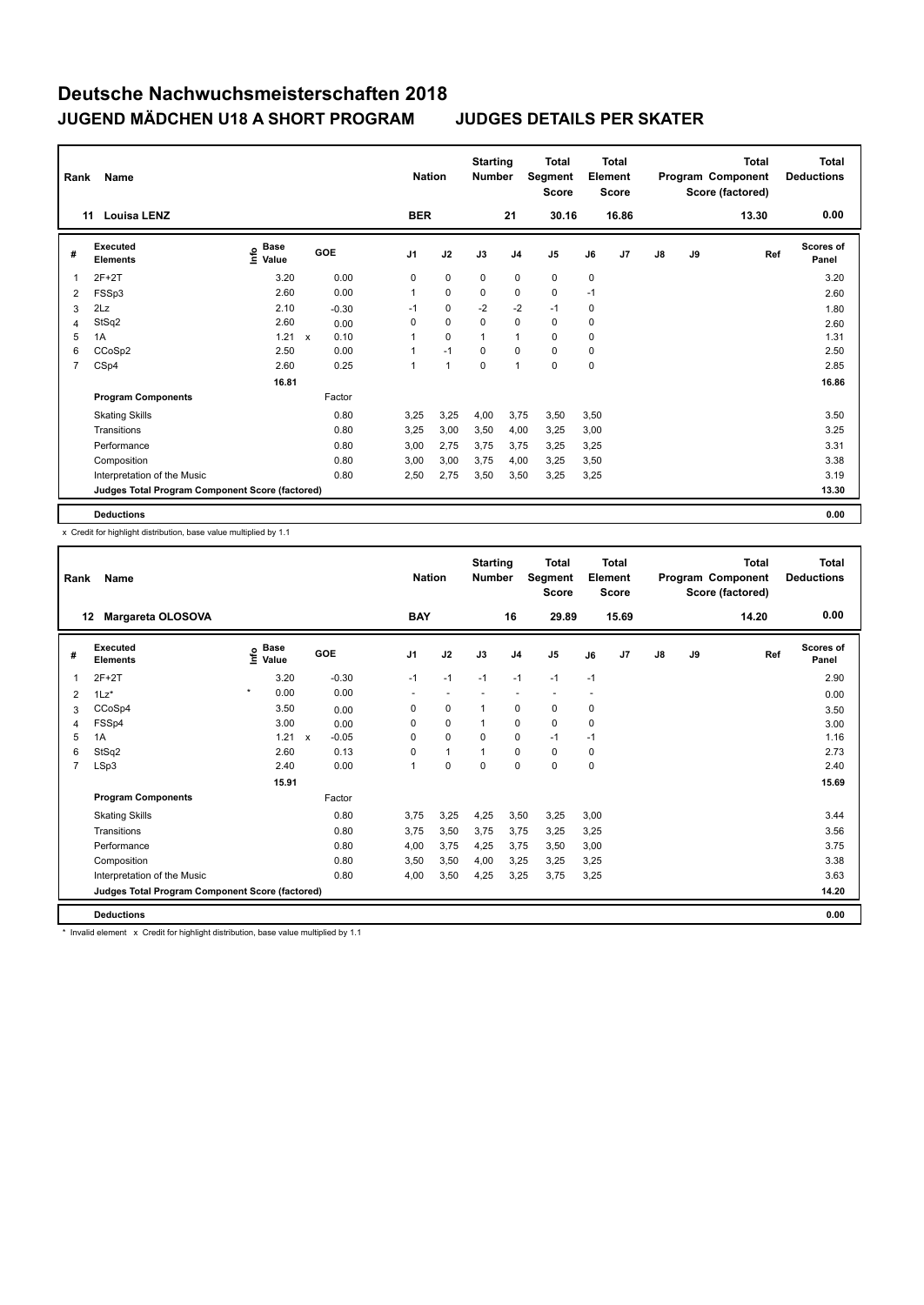| Rank           | Name                                            |                                    |              |         | <b>Nation</b>  |              | <b>Starting</b><br><b>Number</b> |                | <b>Total</b><br>Segment<br><b>Score</b> |      | <b>Total</b><br>Element<br><b>Score</b> |    |    | <b>Total</b><br>Program Component<br>Score (factored) | <b>Total</b><br><b>Deductions</b> |
|----------------|-------------------------------------------------|------------------------------------|--------------|---------|----------------|--------------|----------------------------------|----------------|-----------------------------------------|------|-----------------------------------------|----|----|-------------------------------------------------------|-----------------------------------|
|                | <b>Katrina HECKMANN</b><br>13                   |                                    |              |         | <b>BAY</b>     |              |                                  | 11             | 29.61                                   |      | 15.26                                   |    |    | 14.35                                                 | 0.00                              |
| #              | Executed<br><b>Elements</b>                     | <b>Base</b><br>$\frac{6}{5}$ Value | GOE          |         | J <sub>1</sub> | J2           | J3                               | J <sub>4</sub> | J <sub>5</sub>                          | J6   | J <sub>7</sub>                          | J8 | J9 | Ref                                                   | <b>Scores of</b><br>Panel         |
| 1              | 1A                                              | 1.10                               |              | 0.15    |                | $\mathbf{1}$ | $\mathbf{1}$                     | $\mathbf{1}$   | 0                                       | 0    |                                         |    |    |                                                       | 1.25                              |
| 2              | $2F+2T$                                         | 3.20                               |              | 0.00    | 0              | $\mathbf 0$  | 0                                | $\mathbf 0$    | $\mathbf 0$                             | 0    |                                         |    |    |                                                       | 3.20                              |
| 3              | FSSp1V                                          | 1.40                               |              | $-0.23$ | $-1$           | $-1$         | $-2$                             | $\mathbf{1}$   | $\mathbf 0$                             | $-1$ |                                         |    |    |                                                       | 1.17                              |
| 4              | StSq2                                           | 2.60                               |              | 0.38    |                | $\mathbf 0$  | $\mathbf{1}$                     | $\mathbf{1}$   | 1                                       | 0    |                                         |    |    |                                                       | 2.98                              |
| 5              | 2Lz                                             | 2.31                               | $\mathsf{x}$ | $-0.15$ |                | $\mathbf 0$  | $-2$                             | $-2$           | $\mathbf 0$                             | 0    |                                         |    |    |                                                       | 2.16                              |
| 6              | CCoSp3                                          | 3.00                               |              | 0.00    |                | $\mathbf 0$  | 0                                | $\mathbf 0$    | 0                                       | 0    |                                         |    |    |                                                       | 3.00                              |
| $\overline{7}$ | LSp1                                            | 1.50                               |              | 0.00    | 0              | $-1$         | 0                                | 0              | $\mathbf 0$                             | 0    |                                         |    |    |                                                       | 1.50                              |
|                |                                                 | 15.11                              |              |         |                |              |                                  |                |                                         |      |                                         |    |    |                                                       | 15.26                             |
|                | <b>Program Components</b>                       |                                    |              | Factor  |                |              |                                  |                |                                         |      |                                         |    |    |                                                       |                                   |
|                | <b>Skating Skills</b>                           |                                    |              | 0.80    | 3,75           | 3,50         | 4,00                             | 4,00           | 3,50                                    | 3,50 |                                         |    |    |                                                       | 3.69                              |
|                | Transitions                                     |                                    |              | 0.80    | 3,25           | 3,50         | 3,75                             | 3,75           | 3,25                                    | 3,25 |                                         |    |    |                                                       | 3.44                              |
|                | Performance                                     |                                    |              | 0.80    | 3,75           | 3,75         | 4,00                             | 4,25           | 3,25                                    | 3,50 |                                         |    |    |                                                       | 3.75                              |
|                | Composition                                     |                                    |              | 0.80    | 3,25           | 3,50         | 3,50                             | 4,50           | 3,25                                    | 3,50 |                                         |    |    |                                                       | 3.44                              |
|                | Interpretation of the Music                     |                                    |              | 0.80    | 3,75           | 3,50         | 3,75                             | 4,25           | 3,50                                    | 3,50 |                                         |    |    |                                                       | 3.63                              |
|                | Judges Total Program Component Score (factored) |                                    |              |         |                |              |                                  |                |                                         |      |                                         |    |    |                                                       | 14.35                             |
|                | <b>Deductions</b>                               |                                    |              |         |                |              |                                  |                |                                         |      |                                         |    |    |                                                       | 0.00                              |

x Credit for highlight distribution, base value multiplied by 1.1

| Rank           | Name                                            |                                  |                                   | <b>Nation</b>  |              | <b>Starting</b><br><b>Number</b> |                | <b>Total</b><br>Segment<br><b>Score</b> |           | Total<br>Element<br><b>Score</b> |               |    | <b>Total</b><br>Program Component<br>Score (factored) | <b>Total</b><br><b>Deductions</b> |
|----------------|-------------------------------------------------|----------------------------------|-----------------------------------|----------------|--------------|----------------------------------|----------------|-----------------------------------------|-----------|----------------------------------|---------------|----|-------------------------------------------------------|-----------------------------------|
|                | <b>Jule GROENERT</b><br>14                      |                                  |                                   | <b>NRW</b>     |              |                                  | 6              | 29.50                                   |           | 16.90                            |               |    | 12.60                                                 | 0.00                              |
| #              | <b>Executed</b><br><b>Elements</b>              | <b>Base</b><br>e Base<br>⊆ Value | GOE                               | J <sub>1</sub> | J2           | J3                               | J <sub>4</sub> | J <sub>5</sub>                          | J6        | J <sub>7</sub>                   | $\mathsf{J}8$ | J9 | Ref                                                   | <b>Scores of</b><br>Panel         |
| 1              | $2F+2T$                                         | 3.20                             | $-0.15$                           | 0              | $-1$         | $\mathbf 0$                      | $-1$           | $-1$                                    | $\pmb{0}$ |                                  |               |    |                                                       | 3.05                              |
| 2              | 2Lz                                             | 2.10                             | $-0.08$                           | 0              | $\mathbf 0$  | $-2$                             | $-1$           | 0                                       | 0         |                                  |               |    |                                                       | 2.02                              |
| 3              | FSSp3                                           | 2.60                             | $-0.08$                           | $-1$           | $-1$         | 0                                | $\mathbf 0$    | 0                                       | 0         |                                  |               |    |                                                       | 2.52                              |
| 4              | StSq3                                           | 3.30                             | 0.13                              | 0              | $\mathbf{1}$ | 0                                | $\mathbf{1}$   | 0                                       | 0         |                                  |               |    |                                                       | 3.43                              |
| 5              | CCoSp3                                          | 3.00                             | 0.00                              | 0              | 0            | 0                                | $\mathbf{1}$   | 0                                       | 0         |                                  |               |    |                                                       | 3.00                              |
| 6              | LSp2                                            | 1.90                             | $-0.23$                           | 0              | $-1$         | $-1$                             | 0              | $-1$                                    | $-1$      |                                  |               |    |                                                       | 1.67                              |
| $\overline{7}$ | 1A                                              | 1.21                             | 0.00<br>$\boldsymbol{\mathsf{x}}$ | 0              | $\mathbf 0$  | 0                                | 0              | $-1$                                    | 0         |                                  |               |    |                                                       | 1.21                              |
|                |                                                 | 17.31                            |                                   |                |              |                                  |                |                                         |           |                                  |               |    |                                                       | 16.90                             |
|                | <b>Program Components</b>                       |                                  | Factor                            |                |              |                                  |                |                                         |           |                                  |               |    |                                                       |                                   |
|                | <b>Skating Skills</b>                           |                                  | 0.80                              | 3.00           | 3.25         | 3,50                             | 3.50           | 2,75                                    | 3.25      |                                  |               |    |                                                       | 3.25                              |
|                | Transitions                                     |                                  | 0.80                              | 3.00           | 3.50         | 3.50                             | 3.75           | 2,75                                    | 3,00      |                                  |               |    |                                                       | 3.25                              |
|                | Performance                                     |                                  | 0.80                              | 2.75           | 3,00         | 3,25                             | 3,25           | 2,75                                    | 3,00      |                                  |               |    |                                                       | 3.00                              |
|                | Composition                                     |                                  | 0.80                              | 2,75           | 3,25         | 3,25                             | 3,75           | 2,75                                    | 3,25      |                                  |               |    |                                                       | 3.13                              |
|                | Interpretation of the Music                     |                                  | 0.80                              | 2,75           | 3,25         | 3,25                             | 3,50           | 2,50                                    | 3,25      |                                  |               |    |                                                       | 3.13                              |
|                | Judges Total Program Component Score (factored) |                                  |                                   |                |              |                                  |                |                                         |           |                                  |               |    |                                                       | 12.60                             |
|                | <b>Deductions</b>                               |                                  |                                   |                |              |                                  |                |                                         |           |                                  |               |    |                                                       | 0.00                              |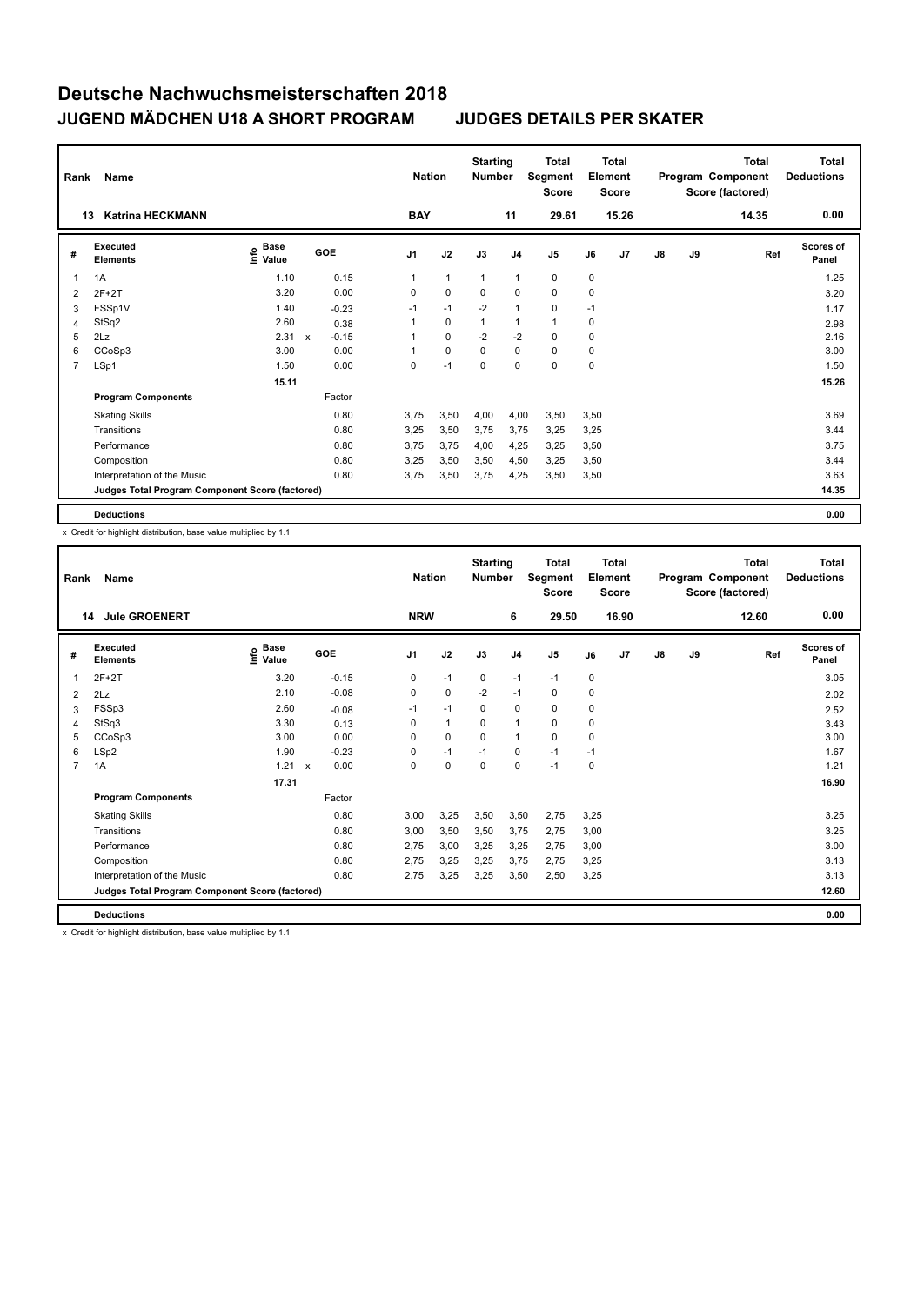| Rank           | Name                                            |                              |                      | <b>Nation</b>  |             | <b>Starting</b><br><b>Number</b> |                | <b>Total</b><br>Segment<br><b>Score</b> |      | <b>Total</b><br>Element<br><b>Score</b> |               |    | <b>Total</b><br>Program Component<br>Score (factored) | <b>Total</b><br><b>Deductions</b> |
|----------------|-------------------------------------------------|------------------------------|----------------------|----------------|-------------|----------------------------------|----------------|-----------------------------------------|------|-----------------------------------------|---------------|----|-------------------------------------------------------|-----------------------------------|
|                | <b>Jasmin WIERTZ</b><br>15                      |                              |                      | <b>NRW</b>     |             |                                  | 9              | 29.13                                   |      | 16.13                                   |               |    | 13.00                                                 | 0.00                              |
| #              | Executed<br><b>Elements</b>                     | <b>Base</b><br>lnfo<br>Value | GOE                  | J <sub>1</sub> | J2          | J3                               | J <sub>4</sub> | J <sub>5</sub>                          | J6   | J <sub>7</sub>                          | $\mathsf{J}8$ | J9 | Ref                                                   | <b>Scores of</b><br>Panel         |
| 1              | $2F+2Lo$                                        | 3.70                         | 0.00                 | 0              | $\mathbf 0$ | 0                                | 0              | $\mathbf 0$                             | 0    |                                         |               |    |                                                       | 3.70                              |
| 2              | 2Lz                                             | 2.10                         | $-0.45$              | $-1$           | $-1$        | $-2$                             | $-2$           | $-2$                                    | 0    |                                         |               |    |                                                       | 1.65                              |
| 3              | CCoSp3                                          | 3.00                         | 0.00                 | 0              | $\mathbf 0$ | $\overline{1}$                   | $\mathbf 0$    | 0                                       | 0    |                                         |               |    |                                                       | 3.00                              |
| 4              | StSq2                                           | 2.60                         | 0.00                 | 0              | 0           | $-1$                             | $\mathbf{1}$   | 0                                       | 0    |                                         |               |    |                                                       | 2.60                              |
| 5              | 1A                                              | 1.21                         | 0.00<br>$\mathsf{x}$ | 0              | $\mathbf 0$ | $\Omega$                         | $\overline{1}$ | $\mathbf 0$                             | 0    |                                         |               |    |                                                       | 1.21                              |
| 6              | LSpB                                            | 1.20                         | $-0.15$              | $-1$           | 0           | $-1$                             | 0              | $-1$                                    | 0    |                                         |               |    |                                                       | 1.05                              |
| $\overline{7}$ | FSSp4                                           | 3.00                         | $-0.08$              | 0              | $-1$        | 0                                | $\mathbf{1}$   | $\mathbf 0$                             | $-1$ |                                         |               |    |                                                       | 2.92                              |
|                |                                                 | 16.81                        |                      |                |             |                                  |                |                                         |      |                                         |               |    |                                                       | 16.13                             |
|                | <b>Program Components</b>                       |                              | Factor               |                |             |                                  |                |                                         |      |                                         |               |    |                                                       |                                   |
|                | <b>Skating Skills</b>                           |                              | 0.80                 | 3.25           | 2,75        | 3,50                             | 4,00           | 3,50                                    | 3,50 |                                         |               |    |                                                       | 3.44                              |
|                | Transitions                                     |                              | 0.80                 | 3,00           | 2,75        | 3,25                             | 3,50           | 3,25                                    | 3,25 |                                         |               |    |                                                       | 3.19                              |
|                | Performance                                     |                              | 0.80                 | 3,00           | 2,75        | 3,50                             | 3,75           | 3,25                                    | 3,25 |                                         |               |    |                                                       | 3.25                              |
|                | Composition                                     |                              | 0.80                 | 3,25           | 2,75        | 3,25                             | 3,25           | 3,25                                    | 3,50 |                                         |               |    |                                                       | 3.25                              |
|                | Interpretation of the Music                     |                              | 0.80                 | 2,75           | 3,00        | 3,25                             | 3,00           | 3,25                                    | 3,25 |                                         |               |    |                                                       | 3.13                              |
|                | Judges Total Program Component Score (factored) |                              |                      |                |             |                                  |                |                                         |      |                                         |               |    |                                                       | 13.00                             |
|                | <b>Deductions</b>                               |                              |                      |                |             |                                  |                |                                         |      |                                         |               |    |                                                       | 0.00                              |

x Credit for highlight distribution, base value multiplied by 1.1 ! Not clear edge

| Rank           | Name                                            |   |                                    |              |            |                | <b>Nation</b> | <b>Starting</b><br><b>Number</b> |                | Total<br>Segment<br><b>Score</b> |             | Total<br>Element<br><b>Score</b> |               |    | Total<br>Program Component<br>Score (factored) | <b>Total</b><br><b>Deductions</b> |
|----------------|-------------------------------------------------|---|------------------------------------|--------------|------------|----------------|---------------|----------------------------------|----------------|----------------------------------|-------------|----------------------------------|---------------|----|------------------------------------------------|-----------------------------------|
|                | <b>Aliona PANKRATOVA</b><br>16                  |   |                                    |              |            | <b>SAS</b>     |               |                                  | 17             | 27.92                            |             | 15.37                            |               |    | 13.55                                          | 1.00                              |
| #              | Executed<br><b>Elements</b>                     |   | <b>Base</b><br>$\frac{6}{5}$ Value |              | <b>GOE</b> | J <sub>1</sub> | J2            | J3                               | J <sub>4</sub> | J <sub>5</sub>                   | J6          | J7                               | $\mathsf{J}8$ | J9 | Ref                                            | <b>Scores of</b><br>Panel         |
| 1              | $2F+2T$                                         |   | 3.20                               |              | 0.00       | $-1$           | $\mathbf 0$   | $\mathbf 0$                      | $\mathbf 0$    | $\mathbf 0$                      | $\mathbf 0$ |                                  |               |    |                                                | 3.20                              |
| 2              | FSSp4                                           |   | 3.00                               |              | 0.13       | 1              | 0             | 0                                | $\mathbf{1}$   | 0                                | 0           |                                  |               |    |                                                | 3.13                              |
| 3              | 2Lze                                            | е | 1.50                               |              | $-0.90$    | -3             | $-3$          | $-3$                             | $-3$           | $-3$                             | $-3$        |                                  |               |    |                                                | 0.60                              |
| 4              | CCoSp3                                          |   | 3.00                               |              | 0.13       | 1              | $\mathbf 0$   | 0                                | $\mathbf{1}$   | 0                                | 0           |                                  |               |    |                                                | 3.13                              |
| 5              | StSq2                                           |   | 2.60                               |              | 0.00       | $\Omega$       | $\mathbf 0$   | $\Omega$                         | 0              | 0                                | 1           |                                  |               |    |                                                | 2.60                              |
| 6              | LSp1                                            |   | 1.50                               |              | 0.00       | $\Omega$       | $\mathbf 0$   | $\Omega$                         | $\mathbf{1}$   | 0                                | 0           |                                  |               |    |                                                | 1.50                              |
| $\overline{7}$ | 1A                                              |   | 1.21                               | $\mathsf{x}$ | 0.00       | $\Omega$       | $\mathbf 0$   | $\Omega$                         | $\Omega$       | $\Omega$                         | $\Omega$    |                                  |               |    |                                                | 1.21                              |
|                |                                                 |   | 16.01                              |              |            |                |               |                                  |                |                                  |             |                                  |               |    |                                                | 15.37                             |
|                | <b>Program Components</b>                       |   |                                    |              | Factor     |                |               |                                  |                |                                  |             |                                  |               |    |                                                |                                   |
|                | <b>Skating Skills</b>                           |   |                                    |              | 0.80       | 3.25           | 3,25          | 3.75                             | 3,50           | 3,50                             | 3.50        |                                  |               |    |                                                | 3.44                              |
|                | Transitions                                     |   |                                    |              | 0.80       | 3,00           | 3,25          | 3,50                             | 3,75           | 3,25                             | 3,25        |                                  |               |    |                                                | 3.31                              |
|                | Performance                                     |   |                                    |              | 0.80       | 3.75           | 3,25          | 3,50                             | 3,25           | 3,50                             | 3,25        |                                  |               |    |                                                | 3.38                              |
|                | Composition                                     |   |                                    |              | 0.80       | 3,50           | 3,25          | 3,50                             | 3,50           | 3,50                             | 3,25        |                                  |               |    |                                                | 3.44                              |
|                | Interpretation of the Music                     |   |                                    |              | 0.80       | 3,25           | 3,00          | 3,50                             | 3,75           | 3,50                             | 3,25        |                                  |               |    |                                                | 3.38                              |
|                | Judges Total Program Component Score (factored) |   |                                    |              |            |                |               |                                  |                |                                  |             |                                  |               |    |                                                | 13.55                             |
|                | <b>Deductions</b>                               |   |                                    | Falls:       | $-1.00$    |                |               |                                  |                |                                  |             |                                  |               |    |                                                | $-1.00$                           |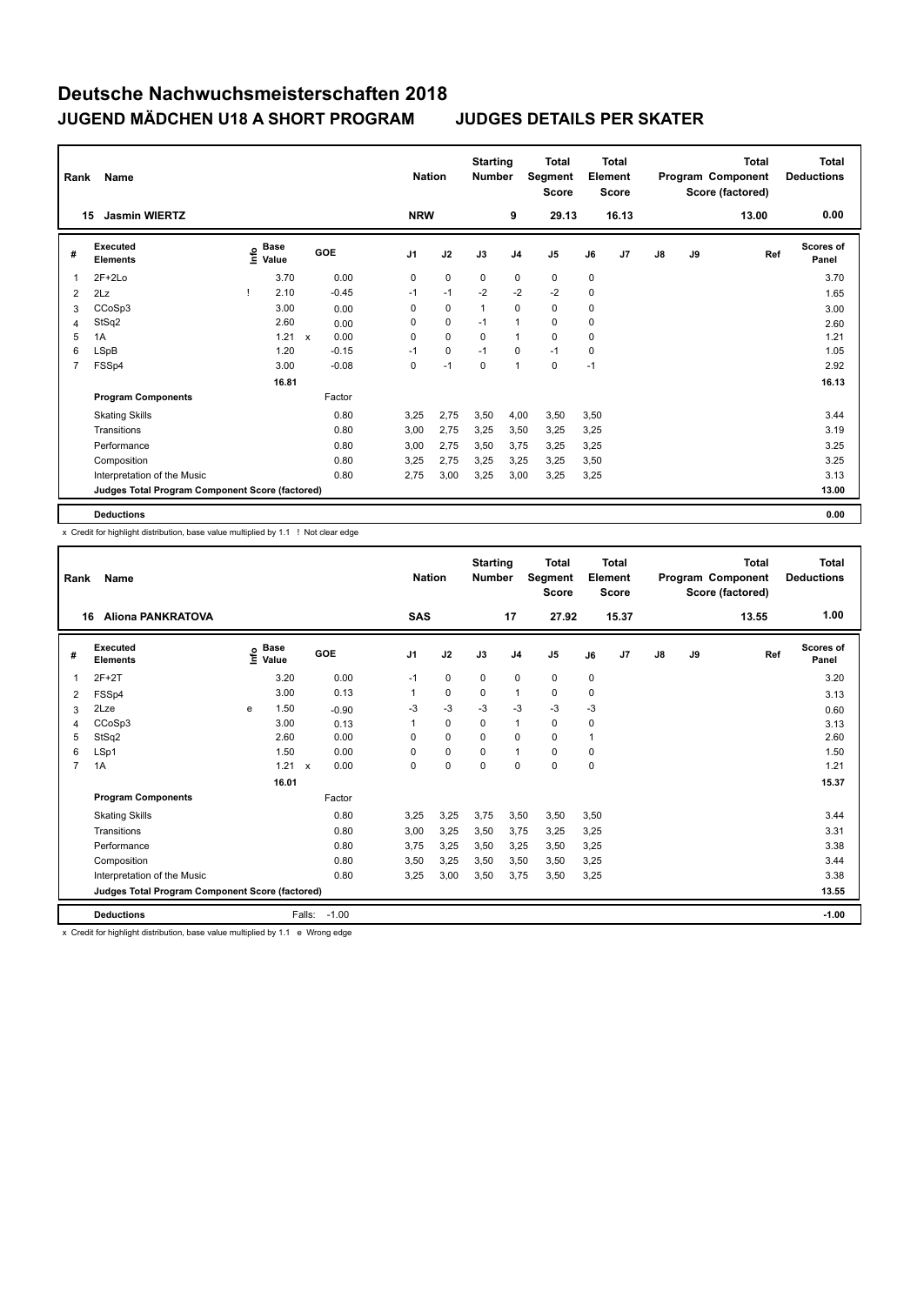| Rank           | Name                                            |   |                                    |              |         |                | <b>Nation</b> | <b>Starting</b><br><b>Number</b> |                         | <b>Total</b><br>Segment<br><b>Score</b> |      | <b>Total</b><br>Element<br><b>Score</b> |    |    | <b>Total</b><br>Program Component<br>Score (factored) | <b>Total</b><br><b>Deductions</b> |
|----------------|-------------------------------------------------|---|------------------------------------|--------------|---------|----------------|---------------|----------------------------------|-------------------------|-----------------------------------------|------|-----------------------------------------|----|----|-------------------------------------------------------|-----------------------------------|
|                | <b>Annabel HABERMANN</b><br>17                  |   |                                    |              |         | <b>BER</b>     |               |                                  | 14                      | 27.58                                   |      | 13.63                                   |    |    | 13.95                                                 | 0.00                              |
| #              | Executed<br><b>Elements</b>                     |   | <b>Base</b><br>$\frac{6}{5}$ Value |              | GOE     | J <sub>1</sub> | J2            | J3                               | J <sub>4</sub>          | J <sub>5</sub>                          | J6   | J <sub>7</sub>                          | J8 | J9 | Ref                                                   | <b>Scores of</b><br>Panel         |
| 1              | $2Lo+2Lo$                                       |   | 3.60                               |              | $-0.30$ | 0              | $-1$          | $-2$                             | $-1$                    | $-1$                                    | $-1$ |                                         |    |    |                                                       | 3.30                              |
| 2              | 2Lze                                            | e | 1.50                               |              | $-0.68$ | $-2$           | $-3$          | $-3$                             | $-2$                    | $-1$                                    | $-2$ |                                         |    |    |                                                       | 0.82                              |
| 3              | CCoSp3                                          |   | 3.00                               |              | 0.63    | 2              | $\mathbf{1}$  | $\mathbf{1}$                     | $\overline{\mathbf{c}}$ | 1                                       | 1    |                                         |    |    |                                                       | 3.63                              |
| 4              | StSq1                                           |   | 1.80                               |              | 0.00    |                | $\mathbf 0$   | 0                                | $\mathbf 0$             | $\mathbf 0$                             | 0    |                                         |    |    |                                                       | 1.80                              |
| 5              | FSSp1V                                          |   | 1.40                               |              | $-0.53$ | $-2$           | $-1$          | $-2$                             | $-1$                    | $-2$                                    | $-2$ |                                         |    |    |                                                       | 0.87                              |
| 6              | 1A                                              |   | 1.21                               | $\mathbf{x}$ | 0.00    | $\Omega$       | $\mathbf 0$   | $\Omega$                         | 0                       | 0                                       | 0    |                                         |    |    |                                                       | 1.21                              |
| $\overline{7}$ | LSp1                                            |   | 1.50                               |              | 0.50    | 1              | 1             | $\mathbf{1}$                     | $\mathbf{1}$            | 1                                       | 0    |                                         |    |    |                                                       | 2.00                              |
|                |                                                 |   | 14.01                              |              |         |                |               |                                  |                         |                                         |      |                                         |    |    |                                                       | 13.63                             |
|                | <b>Program Components</b>                       |   |                                    |              | Factor  |                |               |                                  |                         |                                         |      |                                         |    |    |                                                       |                                   |
|                | <b>Skating Skills</b>                           |   |                                    |              | 0.80    | 3.75           | 3,25          | 3.75                             | 3.75                    | 3,50                                    | 3,50 |                                         |    |    |                                                       | 3.63                              |
|                | Transitions                                     |   |                                    |              | 0.80    | 3,75           | 3,50          | 3,25                             | 4,25                    | 3,25                                    | 3,25 |                                         |    |    |                                                       | 3.44                              |
|                | Performance                                     |   |                                    |              | 0.80    | 3,50           | 3,25          | 3,50                             | 4,00                    | 3,50                                    | 3,50 |                                         |    |    |                                                       | 3.50                              |
|                | Composition                                     |   |                                    |              | 0.80    | 3,50           | 3,25          | 3,50                             | 4,50                    | 3,50                                    | 3,25 |                                         |    |    |                                                       | 3.44                              |
|                | Interpretation of the Music                     |   |                                    |              | 0.80    | 3,75           | 3,25          | 3,50                             | 4,00                    | 3,25                                    | 3,25 |                                         |    |    |                                                       | 3.44                              |
|                | Judges Total Program Component Score (factored) |   |                                    |              |         |                |               |                                  |                         |                                         |      |                                         |    |    |                                                       | 13.95                             |
|                | <b>Deductions</b>                               |   |                                    |              |         |                |               |                                  |                         |                                         |      |                                         |    |    |                                                       | 0.00                              |

x Credit for highlight distribution, base value multiplied by 1.1 e Wrong edge

| Rank           | <b>Name</b>                                     |         |                                  |         | <b>Nation</b>  |             | <b>Starting</b><br><b>Number</b> |                | Total<br>Segment<br><b>Score</b> |      | Total<br>Element<br><b>Score</b> |               |    | Total<br>Program Component<br>Score (factored) | <b>Total</b><br><b>Deductions</b> |
|----------------|-------------------------------------------------|---------|----------------------------------|---------|----------------|-------------|----------------------------------|----------------|----------------------------------|------|----------------------------------|---------------|----|------------------------------------------------|-----------------------------------|
|                | Sophia PAULS<br>18                              |         |                                  |         | B-W            |             |                                  | 3              | 27.41                            |      | 14.91                            |               |    | 12.50                                          | 0.00                              |
| #              | Executed<br><b>Elements</b>                     |         | <b>Base</b><br>e Base<br>⊆ Value | GOE     | J <sub>1</sub> | J2          | J3                               | J <sub>4</sub> | J5                               | J6   | J <sub>7</sub>                   | $\mathsf{J}8$ | J9 | Ref                                            | <b>Scores of</b><br>Panel         |
| 1              | 2Lz                                             |         | 2.10                             | $-0.30$ | $-2$           | $-1$        | $-1$                             | $-1$           | $-1$                             | $-1$ |                                  |               |    |                                                | 1.80                              |
| 2              | $2F+2Lo<$                                       | $\prec$ | 3.20                             | $-0.45$ | $-2$           | $-2$        | $-2$                             | $-1$           | $-1$                             | $-1$ |                                  |               |    |                                                | 2.75                              |
| 3              | CCoSp3                                          |         | 3.00                             | $-0.15$ | 1              | $-1$        | $-1$                             | $\mathbf 0$    | $-1$                             | 0    |                                  |               |    |                                                | 2.85                              |
| 4              | 1A                                              |         | 1.10                             | 0.00    | 0              | $\mathbf 0$ | $-1$                             | $\mathbf{1}$   | 0                                | 0    |                                  |               |    |                                                | 1.10                              |
| 5              | FSSp3                                           |         | 2.60                             | 0.38    | 1              | $\mathbf 0$ | $\mathbf{1}$                     | $\mathbf{1}$   | $\mathbf{1}$                     | 0    |                                  |               |    |                                                | 2.98                              |
| 6              | LSp1                                            |         | 1.50                             | 0.13    | $\Omega$       | $\mathbf 0$ | $\Omega$                         | $\mathbf{1}$   | $\Omega$                         | 1    |                                  |               |    |                                                | 1.63                              |
| $\overline{7}$ | StSq1                                           |         | 1.80                             | 0.00    | 0              | $\pmb{0}$   | $-1$                             | $\mathbf 0$    | 0                                | 1    |                                  |               |    |                                                | 1.80                              |
|                |                                                 |         | 15.30                            |         |                |             |                                  |                |                                  |      |                                  |               |    |                                                | 14.91                             |
|                | <b>Program Components</b>                       |         |                                  | Factor  |                |             |                                  |                |                                  |      |                                  |               |    |                                                |                                   |
|                | <b>Skating Skills</b>                           |         |                                  | 0.80    | 3.00           | 2,75        | 3,25                             | 3,75           | 2,75                             | 3,50 |                                  |               |    |                                                | 3.13                              |
|                | Transitions                                     |         |                                  | 0.80    | 3,25           | 2,75        | 3,25                             | 3,50           | 3,25                             | 3,00 |                                  |               |    |                                                | 3.19                              |
|                | Performance                                     |         |                                  | 0.80    | 2.75           | 2,50        | 3,25                             | 3,25           | 3,00                             | 3,25 |                                  |               |    |                                                | 3.06                              |
|                | Composition                                     |         |                                  | 0.80    | 3,25           | 2,75        | 3,25                             | 3,50           | 3,00                             | 3,25 |                                  |               |    |                                                | 3.19                              |
|                | Interpretation of the Music                     |         |                                  | 0.80    | 3,00           | 2,50        | 3,25                             | 3,00           | 3,00                             | 3,50 |                                  |               |    |                                                | 3.06                              |
|                | Judges Total Program Component Score (factored) |         |                                  |         |                |             |                                  |                |                                  |      |                                  |               |    |                                                | 12.50                             |
|                | <b>Deductions</b>                               |         |                                  |         |                |             |                                  |                |                                  |      |                                  |               |    |                                                | 0.00                              |

< Under-rotated jump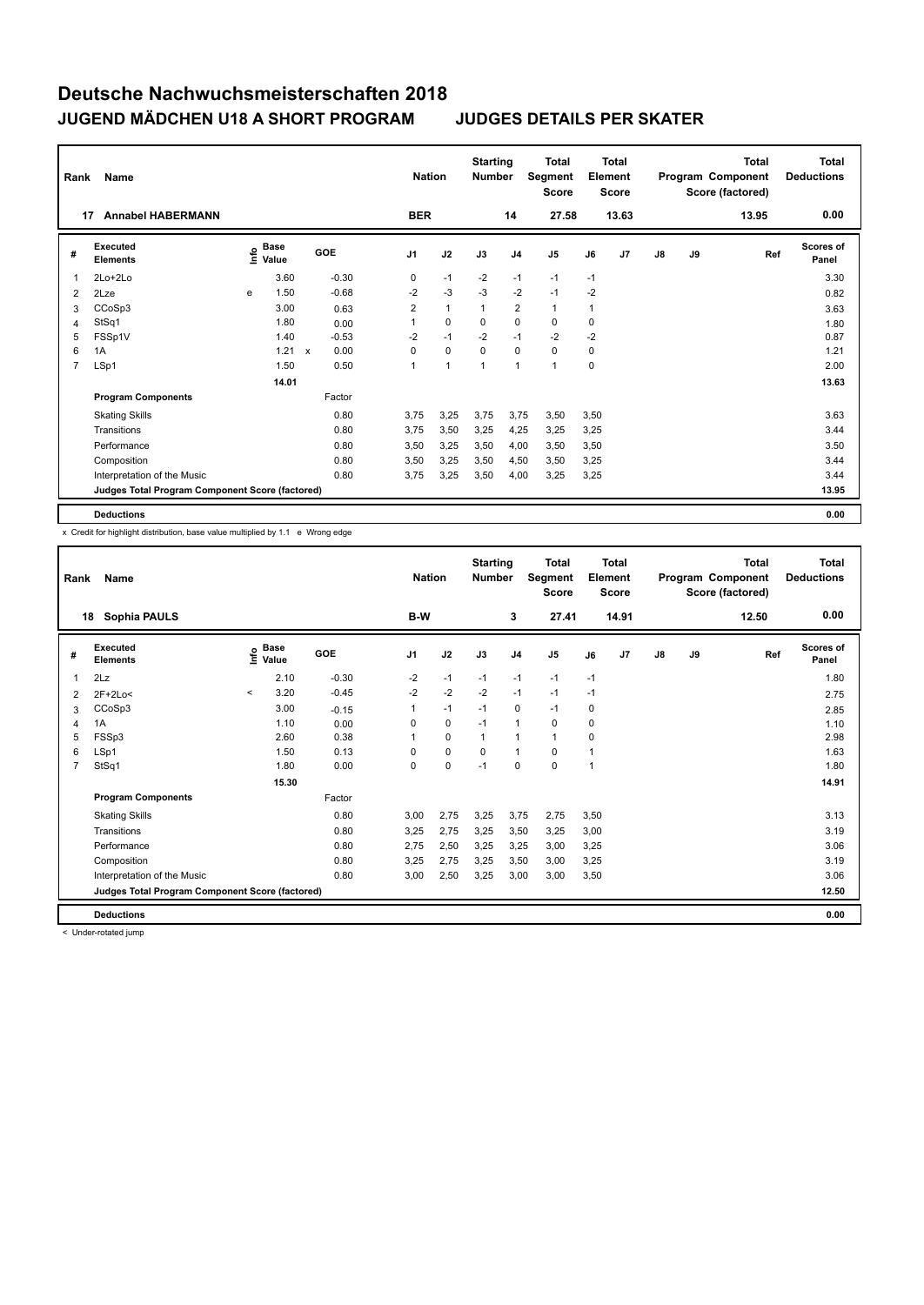| Rank           | Name                                            |                                  |              |         |                | <b>Nation</b> | <b>Starting</b><br><b>Number</b> |                | <b>Total</b><br>Segment<br><b>Score</b> |      | <b>Total</b><br>Element<br><b>Score</b> |    |    | <b>Total</b><br>Program Component<br>Score (factored) | <b>Total</b><br><b>Deductions</b> |
|----------------|-------------------------------------------------|----------------------------------|--------------|---------|----------------|---------------|----------------------------------|----------------|-----------------------------------------|------|-----------------------------------------|----|----|-------------------------------------------------------|-----------------------------------|
|                | <b>Alexandra ALSCHER</b><br>19                  |                                  |              |         | <b>BAY</b>     |               |                                  | 1              | 27.37                                   |      | 15.62                                   |    |    | 12.75                                                 | 1.00                              |
| #              | Executed<br><b>Elements</b>                     | <b>Base</b><br>o Base<br>⊆ Value |              | GOE     | J <sub>1</sub> | J2            | J3                               | J <sub>4</sub> | J <sub>5</sub>                          | J6   | J7                                      | J8 | J9 | Ref                                                   | <b>Scores of</b><br>Panel         |
| 1              | 2Lz                                             | 2.10                             |              | $-0.90$ | $-3$           | $-3$          | $-3$                             | $-3$           | $-3$                                    | $-3$ |                                         |    |    |                                                       | 1.20                              |
| 2              | CSp2                                            | 1.80                             |              | 0.00    | 1              | $\mathbf 0$   | $\mathbf 0$                      | 0              | $\mathbf 0$                             | 0    |                                         |    |    |                                                       | 1.80                              |
| 3              | FSSp3                                           | 2.60                             |              | 0.13    | 1              | $\mathbf 0$   | $\Omega$                         | $\mathbf{1}$   | 0                                       | $-1$ |                                         |    |    |                                                       | 2.73                              |
| 4              | $2F+2T$                                         | 3.52                             | $\mathsf{x}$ | $-0.23$ | 0              | $\mathbf 0$   | $-1$                             | $-1$           | $-1$                                    | $-1$ |                                         |    |    |                                                       | 3.29                              |
| 5              | StSq2                                           | 2.60                             |              | $-0.13$ | 0              | $-1$          | $\mathbf 0$                      | $-1$           | $\mathbf 0$                             | 0    |                                         |    |    |                                                       | 2.47                              |
| 6              | 1A                                              | 1.21                             | $\mathbf{x}$ | 0.00    | 0              | 0             | 0                                | 0              | 0                                       | 0    |                                         |    |    |                                                       | 1.21                              |
| $\overline{7}$ | CCoSp3                                          | 3.00                             |              | $-0.08$ | 1              | $-1$          | $-1$                             | $\mathbf 0$    | $\mathbf 0$                             | 0    |                                         |    |    |                                                       | 2.92                              |
|                |                                                 | 16.83                            |              |         |                |               |                                  |                |                                         |      |                                         |    |    |                                                       | 15.62                             |
|                | <b>Program Components</b>                       |                                  |              | Factor  |                |               |                                  |                |                                         |      |                                         |    |    |                                                       |                                   |
|                | <b>Skating Skills</b>                           |                                  |              | 0.80    | 3,25           | 3,25          | 3,75                             | 3,50           | 3,25                                    | 3,25 |                                         |    |    |                                                       | 3.31                              |
|                | Transitions                                     |                                  |              | 0.80    | 3,25           | 3,00          | 3,50                             | 3,75           | 3,00                                    | 3,00 |                                         |    |    |                                                       | 3.19                              |
|                | Performance                                     |                                  |              | 0.80    | 3,00           | 3,25          | 3,50                             | 3,25           | 3,25                                    | 3,25 |                                         |    |    |                                                       | 3.25                              |
|                | Composition                                     |                                  |              | 0.80    | 3,00           | 3,00          | 3,50                             | 3,00           | 3,00                                    | 3,00 |                                         |    |    |                                                       | 3.00                              |
|                | Interpretation of the Music                     |                                  |              | 0.80    | 3,00           | 3,25          | 3,50                             | 3,25           | 3,00                                    | 3,25 |                                         |    |    |                                                       | 3.19                              |
|                | Judges Total Program Component Score (factored) |                                  |              |         |                |               |                                  |                |                                         |      |                                         |    |    |                                                       | 12.75                             |
|                | <b>Deductions</b>                               |                                  | Falls:       | $-1.00$ |                |               |                                  |                |                                         |      |                                         |    |    |                                                       | $-1.00$                           |

x Credit for highlight distribution, base value multiplied by 1.1

| Rank           | Name                                            |         |                                  |                           |         | <b>Nation</b>  |              | <b>Starting</b><br><b>Number</b> |                | <b>Total</b><br>Segment<br><b>Score</b> |      | Total<br>Element<br><b>Score</b> |               |    | <b>Total</b><br>Program Component<br>Score (factored) | <b>Total</b><br><b>Deductions</b> |
|----------------|-------------------------------------------------|---------|----------------------------------|---------------------------|---------|----------------|--------------|----------------------------------|----------------|-----------------------------------------|------|----------------------------------|---------------|----|-------------------------------------------------------|-----------------------------------|
| 20             | <b>Mai Ly SPRANGER</b>                          |         |                                  |                           |         | <b>SAS</b>     |              |                                  | 22             | 24.70                                   |      | 10.55                            |               |    | 14.15                                                 | 0.00                              |
| #              | Executed<br><b>Elements</b>                     |         | <b>Base</b><br>e Base<br>⊆ Value |                           | GOE     | J1             | J2           | J3                               | J <sub>4</sub> | J5                                      | J6   | J7                               | $\mathsf{J}8$ | J9 | Ref                                                   | <b>Scores of</b><br>Panel         |
| 1              | 2Lz                                             |         | 2.10                             |                           | 0.38    | $\overline{2}$ | $\mathbf{1}$ | $\mathbf{1}$                     | $\mathbf{1}$   | $\overline{2}$                          | 1    |                                  |               |    |                                                       | 2.48                              |
| 2              | CCoSpBV                                         |         | 1.50                             |                           | 0.00    | 0              | $\mathbf 0$  | $\mathbf 0$                      | $\mathbf 0$    | $-1$                                    | 0    |                                  |               |    |                                                       | 1.50                              |
| 3              | StSq2                                           |         | 2.60                             |                           | 0.25    | 0              | $\mathbf 0$  | $\mathbf{1}$                     | $\mathbf{1}$   | 0                                       | 1    |                                  |               |    |                                                       | 2.85                              |
| 4              | $1F*+2T$                                        | $\star$ | 1.43                             | $\boldsymbol{\mathsf{x}}$ | $-0.60$ | $-3$           | $-3$         | $-3$                             | $-3$           | $-3$                                    | $-3$ |                                  |               |    |                                                       | 0.83                              |
| 5              | 1A                                              |         | 1.21                             | $\boldsymbol{\mathsf{x}}$ | 0.05    | $\mathbf{1}$   | $\mathbf 0$  | $\mathbf{1}$                     | 0              | 0                                       | 0    |                                  |               |    |                                                       | 1.26                              |
| 6              | FSSp                                            |         | 0.00                             |                           | 0.00    |                |              |                                  |                | $\sim$                                  |      |                                  |               |    |                                                       | 0.00                              |
| $\overline{7}$ | LSp1                                            |         | 1.50                             |                           | 0.13    | 1              | $-1$         | 1                                | $\mathbf 0$    | 0                                       | 0    |                                  |               |    |                                                       | 1.63                              |
|                |                                                 |         | 10.34                            |                           |         |                |              |                                  |                |                                         |      |                                  |               |    |                                                       | 10.55                             |
|                | <b>Program Components</b>                       |         |                                  |                           | Factor  |                |              |                                  |                |                                         |      |                                  |               |    |                                                       |                                   |
|                | <b>Skating Skills</b>                           |         |                                  |                           | 0.80    | 3.50           | 3,50         | 4,50                             | 4,25           | 3,25                                    | 3.50 |                                  |               |    |                                                       | 3.69                              |
|                | Transitions                                     |         |                                  |                           | 0.80    | 3.00           | 3,25         | 4.00                             | 3.75           | 3,25                                    | 3,25 |                                  |               |    |                                                       | 3.38                              |
|                | Performance                                     |         |                                  |                           | 0.80    | 3.75           | 3,50         | 4.25                             | 3,25           | 3,75                                    | 3,50 |                                  |               |    |                                                       | 3.63                              |
|                | Composition                                     |         |                                  |                           | 0.80    | 3.25           | 3,25         | 4.25                             | 4,00           | 3,50                                    | 3,25 |                                  |               |    |                                                       | 3.50                              |
|                | Interpretation of the Music                     |         |                                  |                           | 0.80    | 3,00           | 3,25         | 4,25                             | 3,75           | 3,50                                    | 3,50 |                                  |               |    |                                                       | 3.50                              |
|                | Judges Total Program Component Score (factored) |         |                                  |                           |         |                |              |                                  |                |                                         |      |                                  |               |    |                                                       | 14.15                             |
|                | <b>Deductions</b>                               |         |                                  |                           |         |                |              |                                  |                |                                         |      |                                  |               |    |                                                       | 0.00                              |

\* Invalid element x Credit for highlight distribution, base value multiplied by 1.1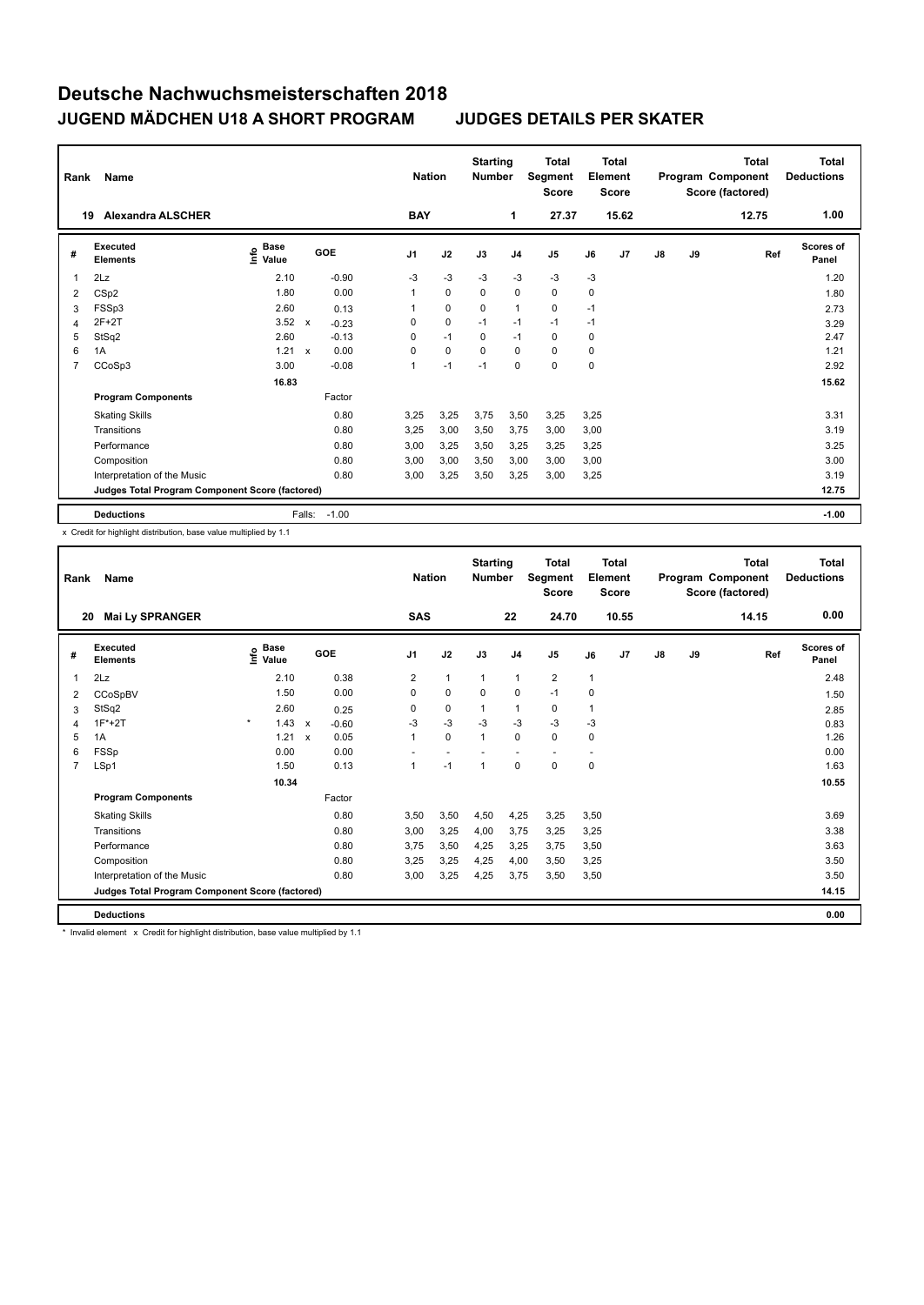| Rank           | Name                                            |                                  |                           |         | <b>Nation</b>  |             | <b>Starting</b><br><b>Number</b> |                | <b>Total</b><br>Segment<br><b>Score</b> |      | <b>Total</b><br>Element<br><b>Score</b> |    |    | <b>Total</b><br>Program Component<br>Score (factored) | <b>Total</b><br><b>Deductions</b> |
|----------------|-------------------------------------------------|----------------------------------|---------------------------|---------|----------------|-------------|----------------------------------|----------------|-----------------------------------------|------|-----------------------------------------|----|----|-------------------------------------------------------|-----------------------------------|
|                | Svenja EBERT<br>21                              |                                  |                           |         | B-W            |             |                                  | 20             | 24.52                                   |      | 12.42                                   |    |    | 13.10                                                 | 1.00                              |
| #              | Executed<br><b>Elements</b>                     | <b>Base</b><br>o Base<br>⊆ Value | GOE                       |         | J <sub>1</sub> | J2          | J3                               | J <sub>4</sub> | J <sub>5</sub>                          | J6   | J7                                      | J8 | J9 | Ref                                                   | <b>Scores of</b><br>Panel         |
| 1              | 2Lz                                             | 2.10                             |                           | $-0.53$ | $-1$           | $-1$        | $-2$                             | $-3$           | $-2$                                    | $-2$ |                                         |    |    |                                                       | 1.57                              |
| 2              | $2T+2T$                                         | 2.60                             |                           | $-0.55$ | $-2$           | $-3$        | $-3$                             | $-2$           | $-3$                                    | $-3$ |                                         |    |    |                                                       | 2.05                              |
| 3              | FSSp1V                                          | 1.40                             |                           | $-0.83$ | $-2$           | $-3$        | -3                               | $-3$           | $-3$                                    | 0    |                                         |    |    |                                                       | 0.57                              |
| 4              | LSp1                                            | 1.50                             |                           | 0.00    | 0              | $\mathbf 0$ | $\mathbf 0$                      | $\mathbf{1}$   | $\mathbf 0$                             | 0    |                                         |    |    |                                                       | 1.50                              |
| 5              | StSq2                                           | 2.60                             |                           | 0.00    | 0              | $\mathbf 0$ | 0                                | 0              | 0                                       | 0    |                                         |    |    |                                                       | 2.60                              |
| 6              | 1A                                              | 1.21                             | $\boldsymbol{\mathsf{x}}$ | 0.00    | 0              | $\pmb{0}$   | 0                                | $\mathbf{1}$   | 0                                       | 0    |                                         |    |    |                                                       | 1.21                              |
| $\overline{7}$ | CCoSp3                                          | 3.00                             |                           | $-0.08$ | $-1$           | $\pmb{0}$   | $\mathbf 0$                      | $\mathbf{1}$   | $\mathbf 0$                             | $-1$ |                                         |    |    |                                                       | 2.92                              |
|                |                                                 | 14.41                            |                           |         |                |             |                                  |                |                                         |      |                                         |    |    |                                                       | 12.42                             |
|                | <b>Program Components</b>                       |                                  | Factor                    |         |                |             |                                  |                |                                         |      |                                         |    |    |                                                       |                                   |
|                | <b>Skating Skills</b>                           |                                  |                           | 0.80    | 3,25           | 3,25        | 3,50                             | 4,00           | 3,25                                    | 3,00 |                                         |    |    |                                                       | 3.31                              |
|                | Transitions                                     |                                  |                           | 0.80    | 3,25           | 3,50        | 3,50                             | 3,50           | 3,00                                    | 3,00 |                                         |    |    |                                                       | 3.31                              |
|                | Performance                                     |                                  |                           | 0.80    | 3,50           | 3,50        | 3,25                             | 3,50           | 3,25                                    | 3,25 |                                         |    |    |                                                       | 3.38                              |
|                | Composition                                     |                                  |                           | 0.80    | 3,00           | 3,25        | 3,50                             | 3,25           | 3,00                                    | 3,00 |                                         |    |    |                                                       | 3.13                              |
|                | Interpretation of the Music                     |                                  |                           | 0.80    | 3,00           | 3,25        | 3,50                             | 2,75           | 3,50                                    | 3,25 |                                         |    |    |                                                       | 3.25                              |
|                | Judges Total Program Component Score (factored) |                                  |                           |         |                |             |                                  |                |                                         |      |                                         |    |    |                                                       | 13.10                             |
|                | <b>Deductions</b>                               | Falls:                           | $-1.00$                   |         |                |             |                                  |                |                                         |      |                                         |    |    |                                                       | $-1.00$                           |

x Credit for highlight distribution, base value multiplied by 1.1

| Rank         | Name                                            |         |                      |              |         |                | <b>Nation</b> | <b>Starting</b><br><b>Number</b> |                | Total<br>Segment<br><b>Score</b> |      | Total<br>Element<br><b>Score</b> |               |    | Total<br>Program Component<br>Score (factored) | <b>Total</b><br><b>Deductions</b> |
|--------------|-------------------------------------------------|---------|----------------------|--------------|---------|----------------|---------------|----------------------------------|----------------|----------------------------------|------|----------------------------------|---------------|----|------------------------------------------------|-----------------------------------|
|              | Lydia MENEIKIS<br>22                            |         |                      |              |         | <b>BER</b>     |               |                                  | 13             | 23.70                            |      | 11.30                            |               |    | 13.40                                          | 1.00                              |
| #            | Executed<br><b>Elements</b>                     | Life    | <b>Base</b><br>Value |              | GOE     | J <sub>1</sub> | J2            | J3                               | J <sub>4</sub> | J5                               | J6   | J <sub>7</sub>                   | $\mathsf{J}8$ | J9 | Ref                                            | <b>Scores of</b><br>Panel         |
| $\mathbf{1}$ | 2Lz                                             |         | 2.10                 |              | $-0.90$ | $-3$           | $-3$          | $-3$                             | $-3$           | $-3$                             | $-3$ |                                  |               |    |                                                | 1.20                              |
| 2            | 1A                                              |         | 1.10                 |              | 0.00    | 0              | $\mathbf 0$   | $\mathbf 0$                      | $\mathbf 0$    | 0                                | 0    |                                  |               |    |                                                | 1.10                              |
| 3            | CSp3                                            |         | 2.30                 |              | $-0.30$ | $-1$           | $-1$          | $-1$                             | $-1$           | 0                                | $-1$ |                                  |               |    |                                                | 2.00                              |
| 4            | StSq1                                           |         | 1.80                 |              | 0.00    | $\Omega$       | $\Omega$      | $\Omega$                         | $\Omega$       | $\Omega$                         | 0    |                                  |               |    |                                                | 1.80                              |
| 5            | CCoSpB                                          |         | 1.70                 |              | $-0.15$ | 0              | $-1$          | $-1$                             | $-1$           | 0                                | 0    |                                  |               |    |                                                | 1.55                              |
| 6            | $2F+2T<$                                        | $\prec$ | 3.08                 | $\mathsf{x}$ | $-0.45$ | $-1$           | $-2$          | $-2$                             | $-2$           | $-1$                             | $-1$ |                                  |               |    |                                                | 2.63                              |
| 7            | FSSp1V                                          |         | 1.40                 |              | $-0.38$ | $-1$           | $-1$          | $-2$                             | $-2$           | $-1$                             | $-1$ |                                  |               |    |                                                | 1.02                              |
|              |                                                 |         | 13.48                |              |         |                |               |                                  |                |                                  |      |                                  |               |    |                                                | 11.30                             |
|              | <b>Program Components</b>                       |         |                      |              | Factor  |                |               |                                  |                |                                  |      |                                  |               |    |                                                |                                   |
|              | <b>Skating Skills</b>                           |         |                      |              | 0.80    | 3.75           | 3,50          | 3,50                             | 3,25           | 3,50                             | 3,50 |                                  |               |    |                                                | 3.50                              |
|              | Transitions                                     |         |                      |              | 0.80    | 3,25           | 3,25          | 3,25                             | 3,50           | 3,25                             | 3,00 |                                  |               |    |                                                | 3.25                              |
|              | Performance                                     |         |                      |              | 0.80    | 3,00           | 3,50          | 3,50                             | 4,00           | 3,50                             | 3,25 |                                  |               |    |                                                | 3.44                              |
|              | Composition                                     |         |                      |              | 0.80    | 2.75           | 3,25          | 3,25                             | 3,75           | 3,25                             | 3,25 |                                  |               |    |                                                | 3.25                              |
|              | Interpretation of the Music                     |         |                      |              | 0.80    | 2.75           | 3,25          | 3,25                             | 3,50           | 3,50                             | 3,25 |                                  |               |    |                                                | 3.31                              |
|              | Judges Total Program Component Score (factored) |         |                      |              |         |                |               |                                  |                |                                  |      |                                  |               |    |                                                | 13.40                             |
|              | <b>Deductions</b>                               |         |                      | Falls:       | $-1.00$ |                |               |                                  |                |                                  |      |                                  |               |    |                                                | $-1.00$                           |

< Under-rotated jump x Credit for highlight distribution, base value multiplied by 1.1 ! Not clear edge